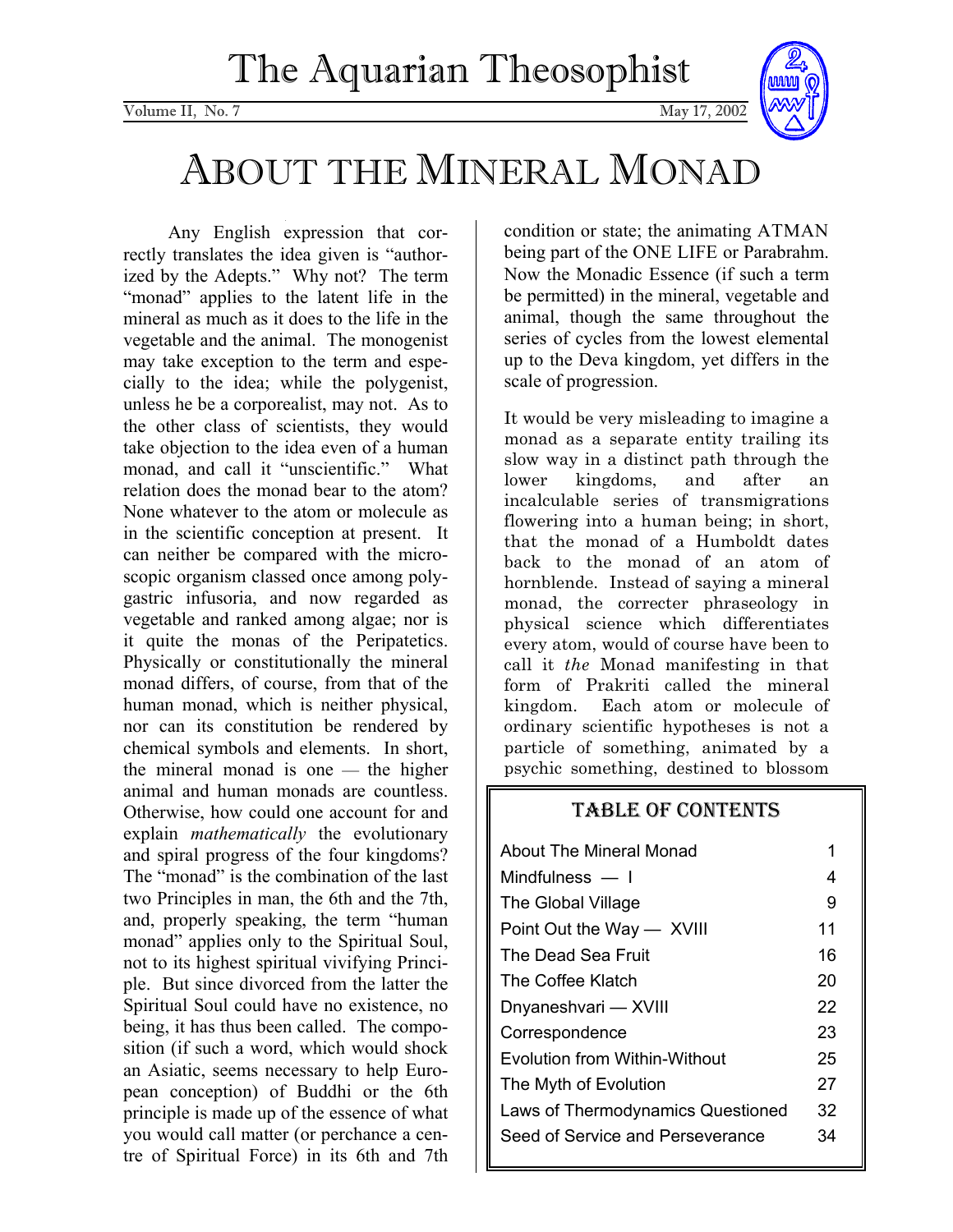as a man after aeons. But it is a concrete manifestation of the Universal Energy which itself has not yet become individualized: a sequential manifestation of the one Universal Monas. The ocean does not divide into its potential and constituent drops until the sweep of the life-impulse reaches the evolutionary stage of man-birth. The tendency towards segregation into individual monads is gradual, and in the higher animals comes almost to the point. The Peripatetics applied the word Monas to the whole Cosmos, in the pantheistic sense; and the Occultists while accepting this thought for convenience' sake, distinguish the progressive stages of the evolution of the Concrete from the Abstract by terms of which the "Mineral Monad" is *one.* The term merely means that the tidal wave of spiritual evolution is passing through that arc of its circuit. The "Monadic Essence" begins to imperceptibly differentiate in the vegetable kingdom. As the monads are uncompounded things, as correctly defined by Leibnitz, it is the spiritual essence which vivifies them in their degrees of differentiation which constitutes properly the monad not the atomic aggregation which is only the *vehicle* and the substance through which thrill the lower and higher degrees of intelligence. And though, as shown by those plants that are known as sensitives, there are a few among them that may be regarded as possessing that

conscious perception which is called by Leibnitz *apperception*, while the rest are endowed but with that internal activity which may be called vegetable *nerve*sensation (to call it *perception* would be wrong), yet even the vegetable monad is still *the* Monad in its second degree of awakening sensation. Leibnitz came several times very near the truth, but defined the monadic evolution incorrectly and often greatly blundered. There are seven kingdoms. The first group comprises three degrees of elementals, or nascent centres of forces — from the first stage of the differentiation of *Mulaprakriti* to its third degree — *i.e.,* from full unconsciousness to semi-perception; the second or higher group embraces the kingdoms from vegetable to man; the mineral kingdom thus forming the central or turning-point in the degrees of the "Monadic Essence" — considered as an Evoluting Energy. Three stages in the elemental side; the mineral kingdom; three stages in the objective physical side — these are the seven links of the evolutionary chain. A descent of spirit into matter, equivalent to an ascent in physical evolution; a re-ascent from the deepest depths of materiality (the mineral) towards its status quo *ante,* with a corresponding dissipation of concrete organisms up to Nirvana — the vanishing point of differentiated matter. Perhaps a simple diagram will aid us.—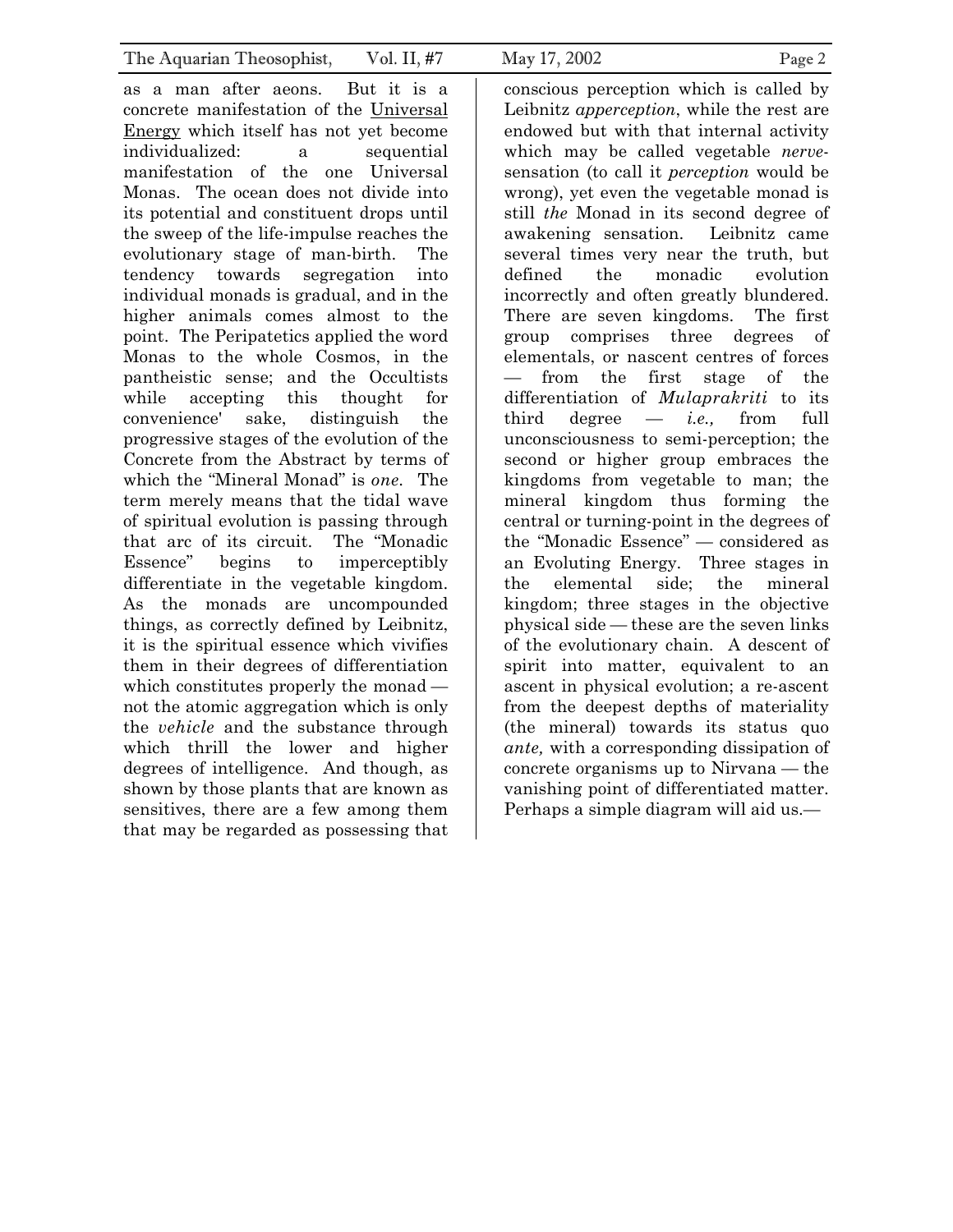

The line A D represents the gradual obscuration of spirit as it passes into concrete matter; the point D indicates the evolutionary position of the mineral kingdom from its incipient (d) to its ultimate concretion (a); c, b, a, on the left-hand side of the figure, are the three stages of elemental evolution; *i.e.,* the three successive stages passed by the spiritual impulse (through the elementals — of which little is permitted to be said) before they are imprisoned in the most concrete form of matter; and a, b, c, on the righthand side, are the three stages of organic life, vegetable, animal, human. What is total obscuration of spirit is complete perfection of its polar antithesis — matter; and this idea is conveyed in the lines A D and D A. The arrows show the line of travel of the evolutionary im-

pulse in entering its vortex and expanding again into the subjectivity of the ABSO-LUTE. The central thickest line, d d, is the Mineral Kingdom.

The monogenists have had their day. Even believers in a personal god, like Professor Agassiz, teach now that, "There is a manifest progress in the succession of beings on the surface of the earth. The progress consists in an increasing similarity of the living fauna, and among the vertebrates especially, in the increasing resemblance to man. Man is the end towards which all the animal creation has tended from the first appearance of the first Palaeozoic fishes." ("Principles of Zoology," pp. 205-6). The mineral "monad" is not an individuality latent, but an all-pervading Force which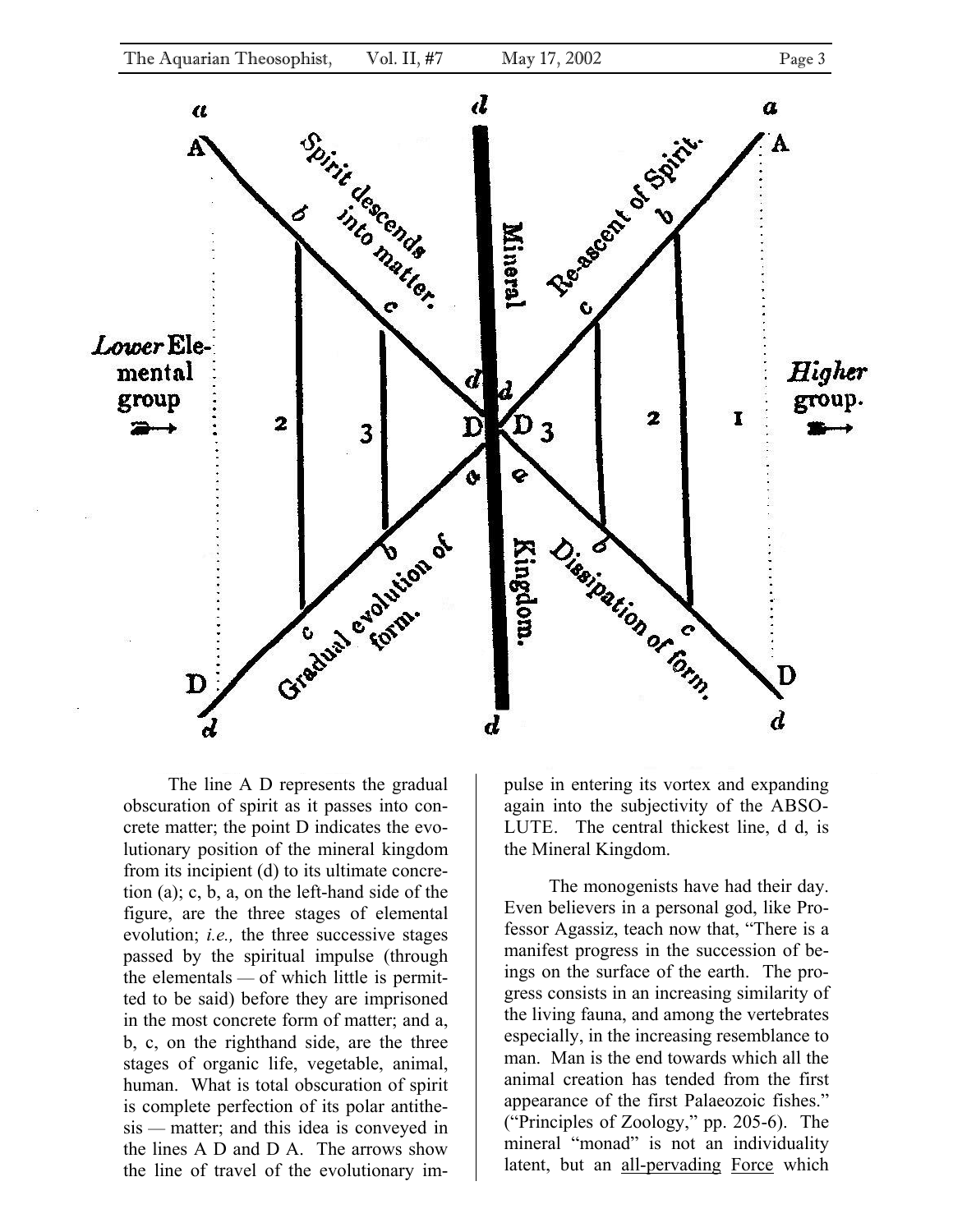has for its present vehicle matter in its lowest and most concrete terrestrial state; in man the monad is fully developed, potential, and either passive or absolutely active, according to its vehicle, the five lower and more physical human principles. In the Deva kingdom it is fully liberated and in its highest state — but one degree lower than the ONE Universal Life.<sup>1</sup>

 $1$  The above diagram represents a logical section of the scheme of evolution, and not the evolutionary history of a unit of consciousness.

# THE POWER OF MINDFULNESS

An Inquiry into the Scope of Bare Attention and the Principal Sources of its Strength

> Nyanaponika Thera BUDDHIST PUBLICATION SOCIETY Kandy 1968 Ceylon

IS mindfulness actually a power in its own right as claimed by the title of this essay? Seen from the view-point of the ordinary purposes of life it does not seem so. From that angle, mindfulness, or attention, has a rather modest place among many, and seemingly more important, mental faculties that serve the purposes of variegated wish-fulfillment. There, mindfulness means just "to watch one's steps" so that one may not stumble or miss a chance in the pursuit of one's aims. Only in the case of specific tasks and skills mindfulness is sometimes cultivated more deliberately, but here too it is still regarded as a subservient function, and its wide scope and possibilities are not recognized.

Even if one turns to the Buddha's doctrine, taking only a surface view of the various classifications and lists of mental factors in which mindfulness appears, one may be inclined to regard this faculty just "as one among many," and may get the impression that here too it has a rather

<span id="page-3-0"></span>  $1$  The above diagram represents a logical section of the scheme of evolution, and not the evolutionary history of a unit of consciousness.

subordinate place and is easily surpassed in significance by other faculties.

Mindfulness, in fact, has, if we may personify it, a rather unassuming character. Compared with it, mental factors like devotion, energy, imagination or intelligence are certainly 'more colorful personalities,' making an immediate and strong impact on people and situations. Their conquests are sometimes rapid and vast, though often insecure. Mindfulness, on the other hand, is of an unobtrusive nature. Its virtues shine inwardly, and in ordinary life most of its merits are passed on to other mental faculties, which receive generally all the credit. One must know it well and cultivate its acquaintance before one can appreciate the value and the silent penetrative influence of mindfulness. Mindfulness walks slowly and deliberately, and its daily task is of a rather humdrum nature. Yet, where it places its feet it cannot easily be dislodged, and it acquires and bestows true mastery of the ground it covers.

Mental faculties of such a nature are, like actual personalities of a similar type, often overlooked or underrated. In the case of mindfulness it required a genius like the Buddha to discover the 'hidden talent' in the modest garb and to develop the vast inherent power of that potent seed. It is, indeed, the mark of a genius to perceive, and to harness, the power of the seemingly small. Here, truly, it happens that "what is little becomes much." A revaluation of values takes place. The standards of greatness and smallness change. Through the master mind of the Buddha, mindfulness is finally revealed as the archimedal point from where the vast revolving mass of world's suffering is levered out of its two-fold anchorage in Ignorance and Craving.

The Buddha spoke of the power of Mindfulness in a very emphatic way

> "Mindfulness, I declare, is all-helpful." (*Samy. Nik. 46, 55*)

<sup>&</sup>quot;All things can be mastered by Mindfulness." (*Angutt. Nik. Atthaka Nip. 83*)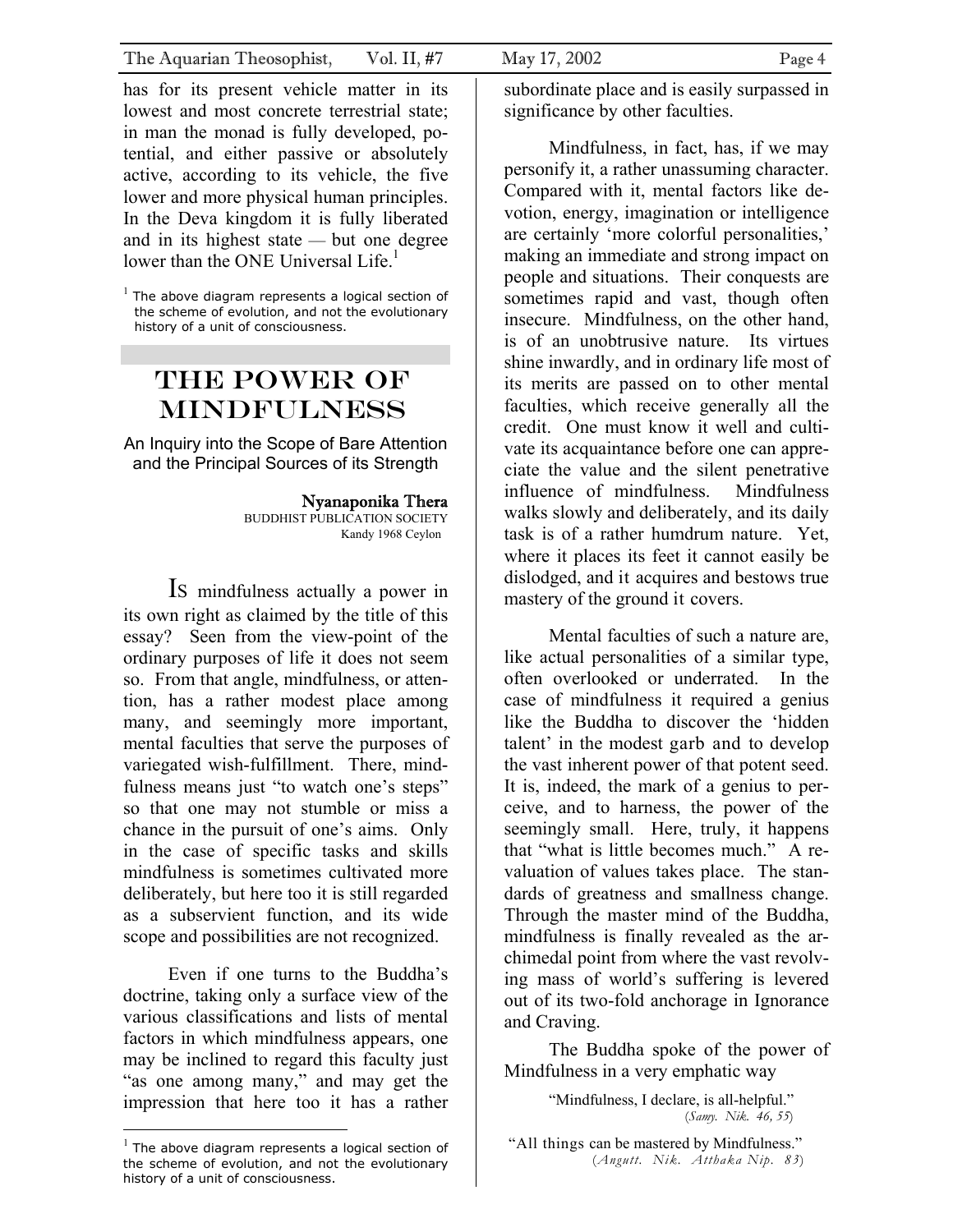And further, that solemn and weighty utterance opening and concluding the Satipatthana Sutta, the Discourse on the Foundations of Mindfulness:

This is the only way, monks, for the purification of beings, for the overcoming of sorrow and lamentation, for the destruction of pain and grief, for reaching the right path, for the attainment of Nibbana, namely the four Foundations of Mindfulness.

#### *Bare Attention*

If, in ordinary life, mindfulness, or attention, is directed to any object, it is rarely sustained long enough for the purpose of factual observation. Generally it is followed immediately by emotional reaction, descriminative thought, reflection, purposeful action, etc. Also in life and thought governed by the Dhamma, mindfulness (*sati*) is mostly linked with Clear Comprehension (*sampa-janna*) of the right purpose, of reality, etc. But for tapping the actual and potential *power* of mindfulness it is necessary to understand and deliberately cultivate it in its basic, unalloyed form, which we shall call *Bare Attention.*

By Bare Attention we understand the clear and single-minded awareness of what actually happens to us and in us, at the successive moments of perception. It is called "bare" because it attends to the bare facts of a perception without reacting to them by deed, speech, or mental comment. Ordinarily, that purely receptive state of mind is, as we have remarked, just a brief phase of the thought process of which one is often scarcely aware. But in the methodical development of mindfulness, aiming at the unfolding of its latent powers, Bare Attention is sustained for as long a time as one's strength of concentration permits. Bare Attention is the key to the meditative practice of Satipatthana, opening the door to mind's mastery and final liberation.

Bare Attention is developed in two ways: as a methodical meditative-practice with selected objects; applied, as far as practicable, to the normal events of the

day, together with a general attitude of Mindfulness and Clear Comprehension.

The details of the practice have been described elsewhere, and need not be repeated here.<sup>1</sup> The purpose of these pages is, in the first instance, to meet any doubts as to the efficacy of this method, *i.e.,* as to the actual power of mindfulness. Particularly in an age like ours, with its superstitious worship of ceaseless external activity, there will be those who ask "How can such a passive attitude of mind as that of Bare Attention possibly lead to the great results claimed for it?" In reply, one may be inclined to suggest to the questioner not to rely on the words of others, but to put those assertions of the Buddha to the test of personal experience. But those who do not yet know the Buddha's teaching well enough to accept it as a reliable guide, may hesitate to take up, without good reasons, a practice that, just on account of its radical simplicity, may appear strange to them. In the following, a number of such "good reasons" are therefore proffered for the reader's scrutiny. They are also meant as introduction into the general spirit of Satipatthana and as pointers to its wide and significant perspectives. Furthermore it is hoped that he who has taken up the methodical training will recognize in the following observations certain features of his own practice and be stimulated in their deliberate cultivation.

#### *Four Sources of Power in Bare Attention*

We shall now deal with four aspects of Bare Attention, which are the mainsprings of the Power of Mindfulness. They are not the only sources of its strength but they are the principal ones to which the efficacy of this method of mental development is due. These four are:

1. The functions of 'tidying-up' and 'naming,' exercised by Bare Attention;

<span id="page-4-0"></span>See Nyanaponika. "The Heart of Buddhist Meditation" London 1962, Rider & Co.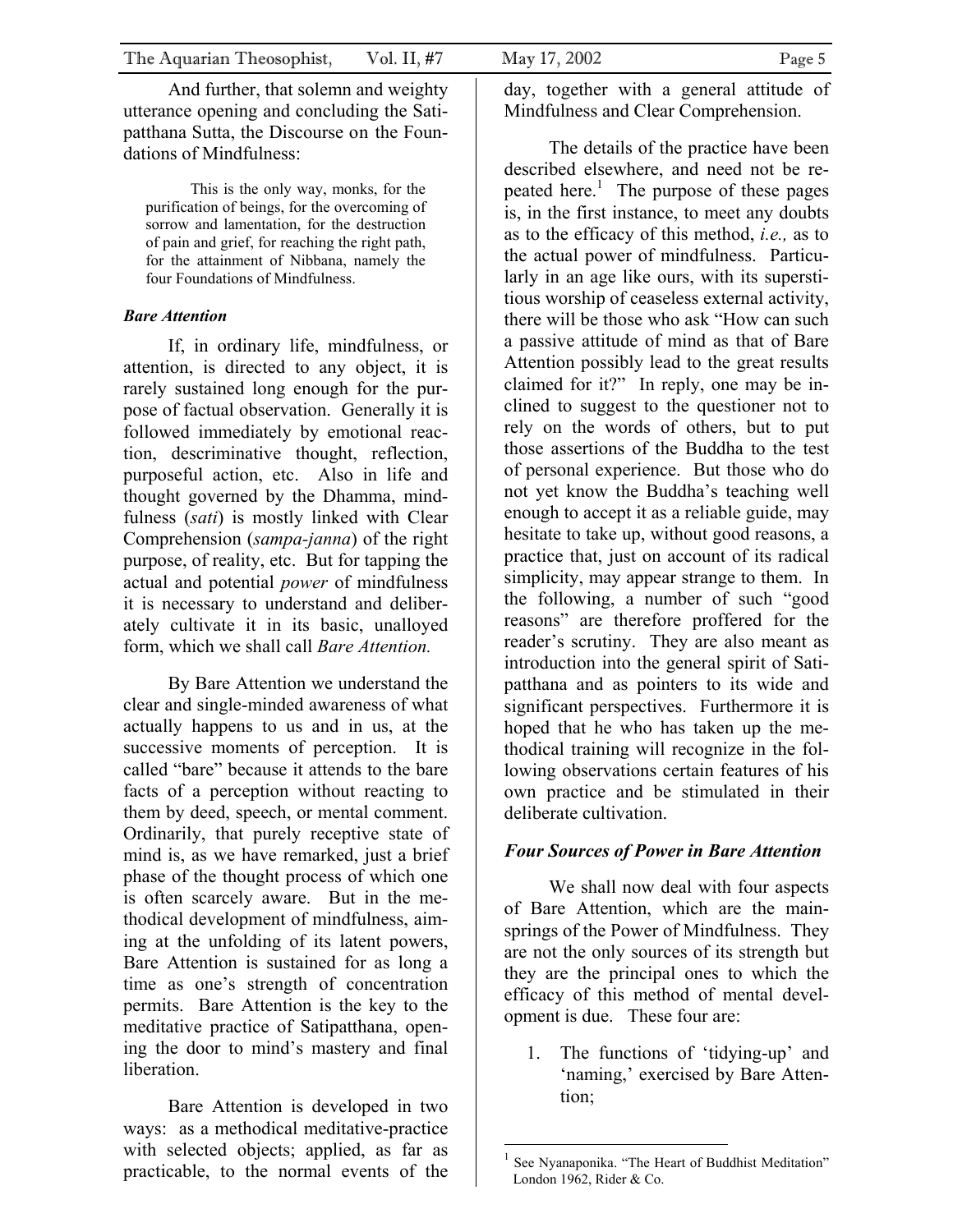- 2. its non-violent, non-coercive procedure;
- 3. the capacity of stopping and slowing-down;
- 4. the directness of vision bestowed by Bare Attention.

#### **1. The Functions of 'Tidying' and 'Naming'**

#### *Tidying-up the mental household.*

If anyone whose mind is not harmonized and controlled through methodical meditative training, should take a close look at his own everyday thoughts and activities, he will meet with a rather disconcerting sight. Apart from the few main channels of his purposeful thoughts and activities, he will everywhere be faced with a tangled mass of perceptions, thoughts, feelings, casual bodily movements, etc., showing a disorderliness and confusion which he would certainly not tolerate, *e.g.*, in his living-room. Yet this is the state of affairs that he takes for granted within a considerable portion of his waking life and normal mental activity. Let us now look at the details of that rather untidy picture.

First we meet a vast number of casual sense-impressions, sights, sounds, etc., that pass constantly through our mind. Most of them remain vague and fragmentary, and some are even based on faulty perceptions, misjudgements, etc. Carrying these inherent weaknesses they often form the untested basis for judgements and decisions on a higher level of consciousness. True, all these casual impressions need not and cannot be objects of focussed attention. A stone on our road that happens to meet our glance, will have a claim on our attention only if it obstructs our progress or is of interest to us for any other reason. Yet, if we neglect too much these casual impressions, we may stumble over many an actual, or figurative stone, and overlook many a gem lying on our road.

Next, there are those more significant and definite perceptions, thoughts, feelings, volitions, etc., which have a closer connection with our purposeful life. Here too we shall find that a very high proportion of them is in a state of utter confusion. Hundreds of cross currents flash through the mind, and everywhere there are `bits and ends" of unfinished thoughts, stifled emotions, passing moods, etc. Many of them meet a premature death owing to their innate feeble nature, our lack of concentration, or through being suppressed by new and stronger impressions. If we observe our own mind, we shall notice how easily diverted our thoughts are, and how often they behave like undisciplined disputants constantly interrupting each other and refusing to listen to the other side's arguments. Again, many lines of thought remain rudimentary or are left untranslated into will and action, because courage is lacking to accept the practical, moral or intellectual consequences of these thoughts. If we continue to examine closer the reliability of our average perceptions, thoughts or judgements we shall have to admit that many of them are just the products of habit, led by prejudices of intellect and emotion, by our pet preferences or aversions, by laziness and selfishness, by faulty or superficial observations, and so on.

Such a look into long-neglected quarters of the mind will come as a wholesome shock to the observer. It will convince him of the urgent need for methodical mental culture extending not only to a thin surface-layer of the mind, but also to those vast twilight regions of consciousness to which we have paid now a brief visit. The observer will then become aware of the fact that a reliable standard of the inner strength and lucidity of conscious-ness in its totality cannot be derived from the relatively small sector of the mind that stands in the intense light of purposeful will and thought, nor can it be judged by a few optimal results of mental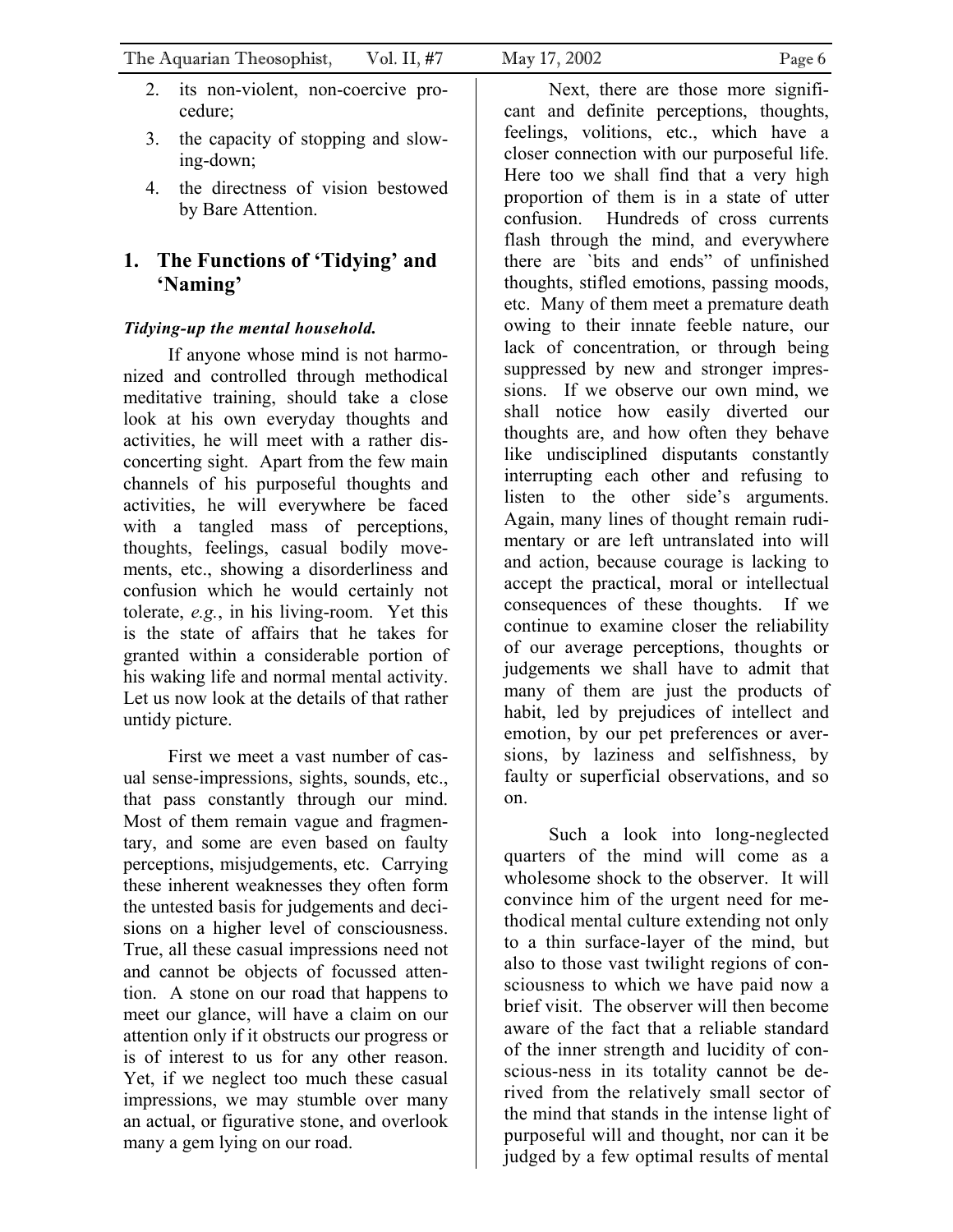activity achieved in brief, intermittent periods. The decisive factor in determining the quality of individual consciousness is the circumstance whether that dim awareness characteristic of our everyday mind and the uncontrolled portion of everyday activity tend to increase or decrease.

It is the daily little negligence in thoughts, words and deeds going on for many years of our life (and as the Buddha teaches, for many existences), that is chiefly responsible for creating and tolerating that untidiness and confusion in our minds which we have described. The old Buddhist Teachers said: "Negligence produces a lot of dirt and dust, even a whole heap of refuse. It is as if in a house only a very little dirt collects in a day or two; but if this goes on for many years, it will grow into a vast heap of refuse."

It is the dark, untidy corners of the mind where our most dangerous enemies dwell. From there they attack us unawares, and much too often they succeed in defeating us. That twilight world peopled by frustrated desires and suppressed resentments, by vacillations and whims and many other shadowy figures, forms a background from which upsurging passions — greed and lust, hatred and anger may derive powerful support. Besides, the obscure and obscuring nature of that twilight region is the very element and mother-soil of the third and strongest of the Roots of Evil (*akusala-mula*), *i.e.*, Ignorance or Delusion.

Attempts at eliminating mind's main defilements — greed, hate and delusion must fail as long as these defilements find refuge and support in these uncontrolled dim regions of the mind; as long as the close and complex tissue of those halfarticulate thoughts and emotions forms the basic texture of mind into which just a few golden strands of noble and lucid thought

are woven. But how to deal with that unwieldy, tangled mass? Man usually tries to ignore it, and to rely on the counteracting energies of his surface mind. But the only safe remedy is just to face it — with mindfulness. Nothing more difficult is needed than to acquire the habit of noticing these rudimentary thoughts as often as possible, *i.e.,* to direct Bare Attention to them. The working principle here is the simple fact that there cannot exist two thoughts at the same time: if the clear light of mindfulness is present, there is no room for mental twilight. When sustained mindfulness has secured a firm foothold, it will be a matter of, comparatively, secondary importance in which ways the mind will then deal with those rudimentary thoughts, moods and emotions. It may just dismiss them and replace them by purposeful thoughts; or it may allow them, and even compel them, to complete what they have to say. In the latter case, they will often reveal how poor and weak they actually are; and it will then not be difficult to dispose of them, once they are forced into the open. This procedure of Bare Attention is very simple and effective; the difficulty here is only the persistence in applying it.

Observing a complex thing means identifying its component parts, singling out the separate strands forming that intricate tissue. If this is applied to the complex currents of mental and practical life, automatically a strong regulating influence will be noticeable. As if ashamed in the presence of the calmly observing eye, the course of thoughts will proceed in a less disorderly and wayward manner; it will not so easily be diverted and will resemble more and more a well-regulated river.

During decades of the present life and throughout millenniums of traversing the Round of Existence, there has been steadily growing within man a closely fitted system of instinctive and reflex actions (beneficial and harmful ones), of prejudices of intellect and emotions — in brief, of bodily and mental habits that are

<span id="page-6-0"></span>  $1$  Commentary to Sutta  $-$  Nipata v. 334.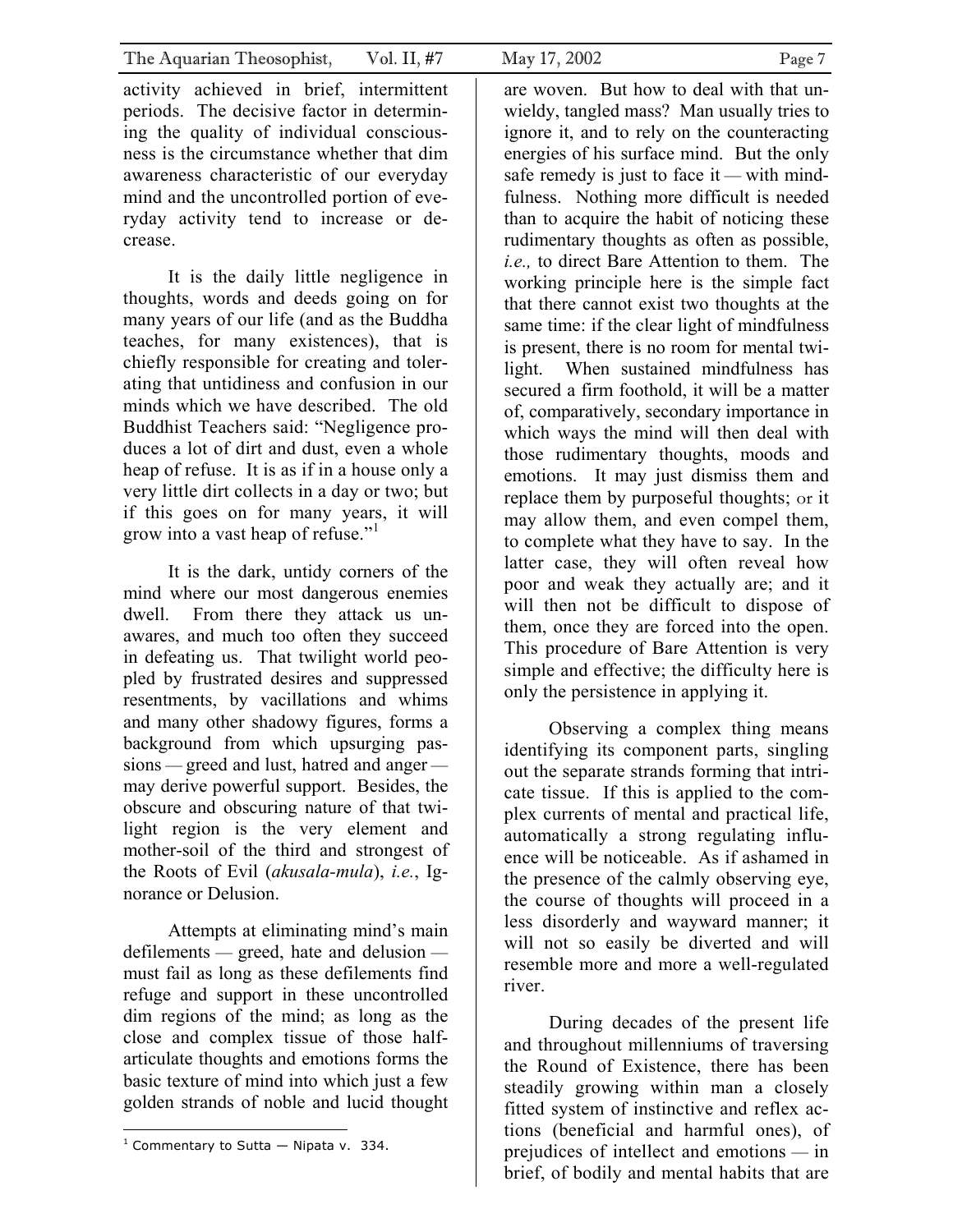no longer questioned as to their rightful position and useful function in human life. Here again it is the application of Bare Attention that loosens the hard soil of these often very ancient layers of the human mind, preparing thus the ground for sowing the seed of methodical mental training. Bare Attention identifies and pursues the single threads of that closely interwoven tissue of our habits. It sorts out carefully the subsequent justifications of passionate impulses and the pretended motives of our prejudices; it questions fearlessly old habits often grown meaningless, and by uncovering their roots it helps in abolishing all that is seen to be harmful. In brief, Bare Attention lays open the minute crevices in the seemingly impenetrable structure of unquestioned mental processes. Then the sword of Wisdom wielded by the strong arm of constant meditative practice will be able to penetrate these crevices, and finally to break up that structure where it is required. If the inner connections between the single parts of a seemingly compact whole become intelligible, then it ceases to be inaccessible.

If the facts and details of its conditioned nature become known, there is a chance of effecting fundamental changes in it. In that way, not only those hitherto unquestioned habits of the mind, its twilight regions and its normal processes as well, but even those seemingly solid, indisputable facts of the world of matter all of them will become "questionable" and lose much of their self-assurance. By that bland self-assurance of assumed "solid facts" many people are so impressed and intimidated that they are reluctant to take up any spiritual training, doubting that it can effect anything worthwhile at all...The results of applying Bare Attention to the task of tidying and regulating the mind will therefore greatly encourage those who are still hesitant to enter a spiritual path.

In conclusion, we wish to point out that the tidying or regulating function of Bare Attention is of fundamental impor-

tance for that "purification of beings," mentioned by the Buddha as the first aim of Satipatthana. It refers of course to the purification of their minds, and here the very first step is to bring an initial order into the way of functioning of the mental processes. We have seen how this is done by Bare Attention. In that sense, the Commentary to the Discourse on Mindfulness explains the words "for the purification of beings" as follows:

"It is said: 'Mental taints defile the beings; mental clarity (*citta-vodana*) purifies them'. That mental clarity comes to be by this Way of Mindfulness (*satipatthanamagga*)."

#### *Naming*

We have mentioned before that the tidying or regulating function of Bare Attention takes the form of sorting out and identifying the various confused strands of the mental process. That identifying function is, like any other mental activity, connected with a verbal formulation. In other words, "identifying" proceeds by way of expressly "naming" the respective mental processes.

There is an element of truth in the "word-magic" of primitive men. "Things that could be named had lost their secret power over man, the horror of the unknown. To know the name of a force, a being, or an object was (to primitive man) identical with the mastery over it<sup>[1](#page-7-0)</sup>." That ancient belief in the magical power of "knowing the name" appears also in many fairy tales and myths where the power of a demon is broken just by facing him courageously and pronouncing his name.

In the practice of Bare Attention, one will find a confirmation of that power of naming. Particularly, the "demons of the twilight region" of the mind cannot bear the simple, but clarifying question about their "names," much less the knowledge of

<span id="page-7-0"></span>of Early Buddhist Philosophy (Rider & Co.) Anagarika B. Govinda: The Psychological Attitude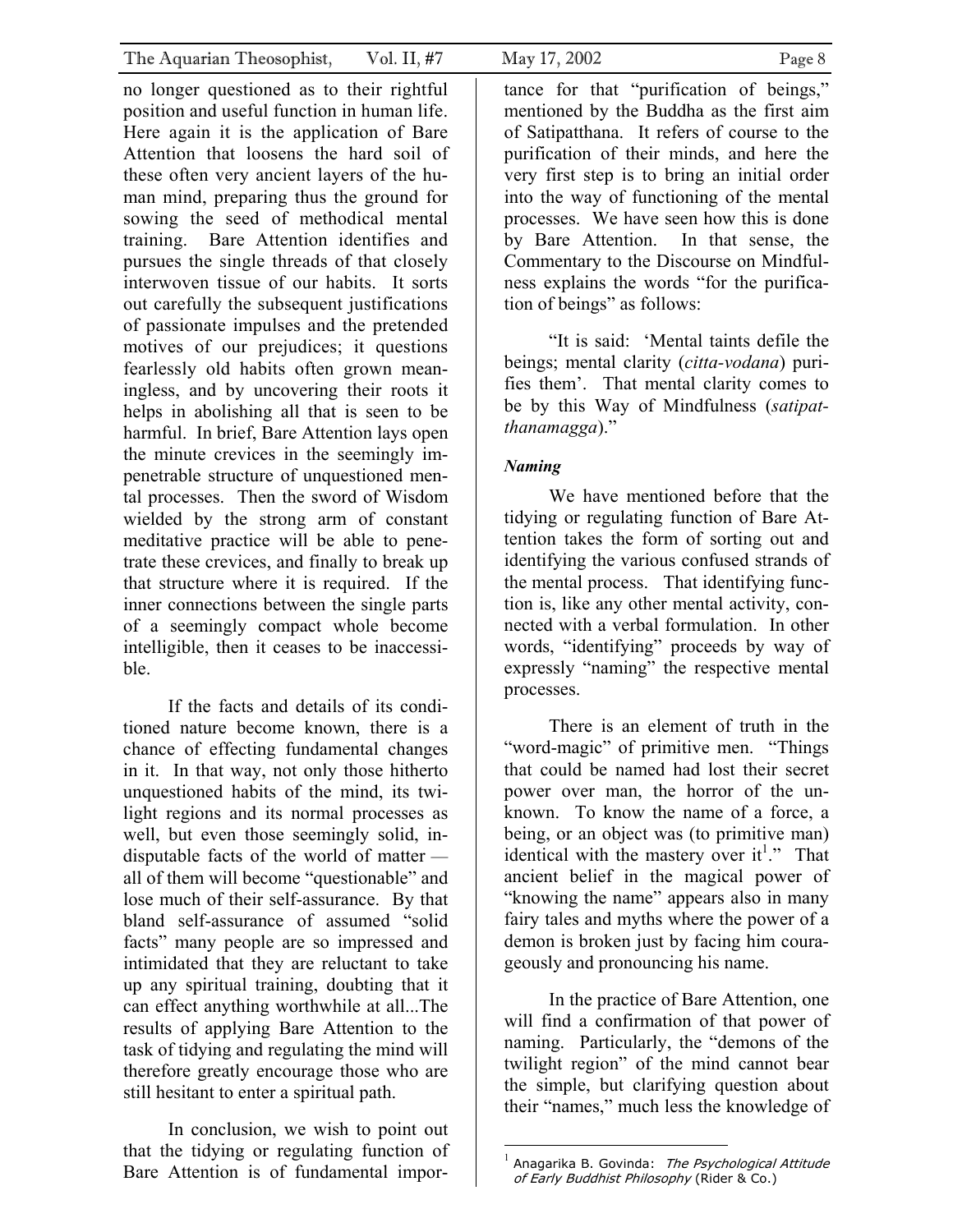these names, which alone is often sufficient to diminish their strength. They cannot bear the calmly observing glance of the Wanderer on the Buddha's Way of Mindfulness. That glance, however, has not the effect of driving them back into their hiding places, but it has, on the contrary, the magical power to force these demons of our passionate impulses and obscure thoughts into the open, into the day-light of consciousness. There they will feel embarrassed and obliged to justify themselves, though, at this stage of Bare Attention, they have not yet even been subjected to any closer questioning except that about their "names," their identity. If forced into the open, while still in an incipient stage, they will be incapable of withstanding scrutiny, and will just dwindle away. Thus a first victory over them may be won, even at an early stage of the practice.

[TO BE CONTINUED]

The Global

Village

# Sarasota, Florida From the Writings of

WEDNESDAYS: — 7 – 8:15 P.M.<br>SUNDAYS — 11 AM – 12:30 PM **April: 7, 21** 

We are a very friendly group of students **June: 2, 16** with various religious and philosophical backgrounds. Our goals are to discuss and understand the universal truths of Theosophy.

**By H.P. Blavatsky** On Wed. nights we are studying, *The Ocean of Theosophy* by W.Q. Judge, and on Sunday mornings we're discussing *Isis Unveiled* by H.P. Blavatsky and *Light On The Path* by Mabel Collins.

We structure our meetings so that anyone who is visiting for the first time will feel comfortable and easily follow along.

Most topics include: The Absolute, Karma, Evolution, Reincarnation, Universal Truths and Eastern/Western esoteric philosophies. Meetings are free and all are welcome.

Our address is: 2700 S. Tamiami Tr. Suite #14 (we're moving to Suite #11 in October), Sarasota Florida, and our phone number is: 941-312-9494.

Please feel free to call Bob Waxman if you need any additional information.

#### United Lodge of Theosophists **Theosophy Hall 77 W. Encanto Blvd. Phoenix, Arizona 85003**

**Telephone (602) 290-0563**  Email: [phxultlodge@hotmail.com](mailto:phxultlodge@hotmail.com) Web: http://www.phx-ult-lodge.org/

**Study Classes Sunday Evenings 7:30 — 8:30 pm** *The Key to Theosophy* **by H.P. Blavatsky** 



All welcome No collections **Ancient Wisdom tradition** 



 **H. P. Blavatsky & W. Q. Judge** Theosophy Group **Schedule: 2002**  Meets Weekly on: **Sunday Classes--** 11:a.m. – 12:45 p.m.,

> **May: 5,19 Currently studying –**

**The Secret Doctrine** 

**A Synthesis of Religion, Science, and Philosophy**

#### Located at:

TRS Professional Suites, 11th floor 44 East 32<sup>nd</sup> Street (between Park & Madison)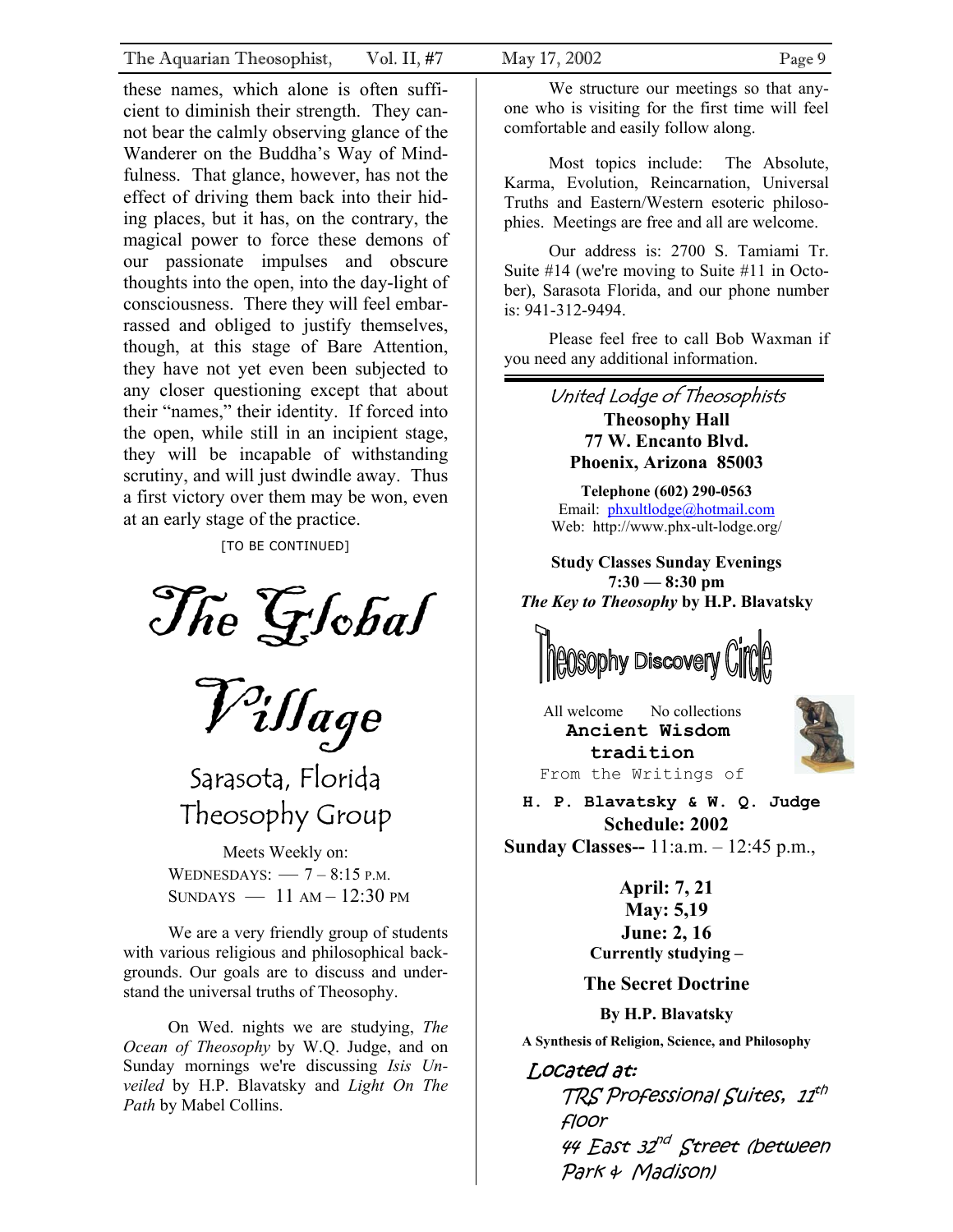$New York, N.Y.$  (212) 535-2230 Near subway and bus lines. Contacts:

[Mirror1@optonline.net](mailto:Mirror1@optonline.net) [Tmwriteres@mindspring.com](mailto:Tmwriteres@mindspring.com) [Davidgro@webspan.net](mailto:Davidgro@webspan.net)

*www.geocities.com/theosophycircle/* 

#### Phone:

 David – (718) 438 – 5021 Amedeo- (973) 697-5938

--Classes are free and open to all--

#### **United Lodge of Theosophists**

Robert Crosbie House 62 Queens Gardens London W23AH, England **Tel +(44) 20 7723 0688 Fax +(44) 20 7262 8639 Contact us: [ult@ultlon.freeserve.co.uk](mailto:ult@ultlon.freeserve.co.uk)**

# SUNDAYS 8.00 - 9.00 p.m.

**U.L.T. Meetings are free and open to all.** 

**SCHEDULE FOR—**

#### Introductory Class

First Thursday in month 7 - 8<sup>30</sup> pm A monthly study class that introduces simple ideas on man's constitution, his relation to the cosmos and universal laws such as karma and reincarnation.

Attending the class will also help with familiarity and use of the Sanskrit terms commonly used in Theosophy.

Study Group *Wednesdays* 7 - 8 pm This study class, free and open to all, studies in greater detail the Theosophical concepts and their ramifications.

Free discussion is encouraged to search for the keys and meanings within the texts.

#### **Talks** & **informal meetings —** Sundays 8 - 9 pm

Talks, followed by questions, or informal meetings studying articles, discussed in a group. All are welcome.

Mar 31 Hypnotism & Mesmerism

**Practical information**  By Bus: 7, 15, 23, 27, 36.

By Underground: Paddington or Lancaster Gate.

**All are welcome to attend the meetings: they are held in an impersonal, friendly atmosphere. THEOSOPHY HALL**  347 East 72 Street New York, NY 10021

e-mail: [otownley@excite.com](mailto:otownley@excite.com)

# THE INDIAN INSTITUTE OF WORLD CULTURE

6, Shri B.P. Wadia Road, Basavanagudi, Bangalore-4. Ph : 6678581

# **THEOSOPHY**

#### *Secret Doctrine Classes*

**Monday 7:30 to 9 pm — New York Wednesday 2 to 4 pm — Antwerp Wednesday 7:30 to 8:45 pm — Los Angeles Saturday 1:00 to 3 pm — Long Beach First Saturday of every month (April 6th** May 4<sup>th</sup>, June 1<sup>st</sup>, etc.)

#### **Den TEOSOFISKA Ursprungliga Undervisningen UNITED LODGE OF THEOSO-PHISTS, Malmölogen Kungsgatan 16 A, Malmö**

DHARMAGRUPPEN Höstterminen onsdagar 18.00 — 19.00 Studiegrupp i Den Hemliga Läran av HPB

I höst studerar vi Den Hemliga Läran eller Dzyans Bok som den förmedlades av Helena Blavatsky på uppdrag av Mästarna från den Stora Logen.

**Vi kommer att belysa DHL från olika håll, bl.a. från dagens vetenskapliga upptäckter. Det kommer att ges stort utrymme för frågor och samtal kring den teosofiska filosofin.** 

**Den Hemliga Läran kan betraktas som den teosofiska filosofins ryggrad. Det mesta som finns i denna bok speglar kärnan i teosofins esoteriska lära.** 

**"Det finns ingen Religion högre än Sanningen"** 

#### **Välkomna!**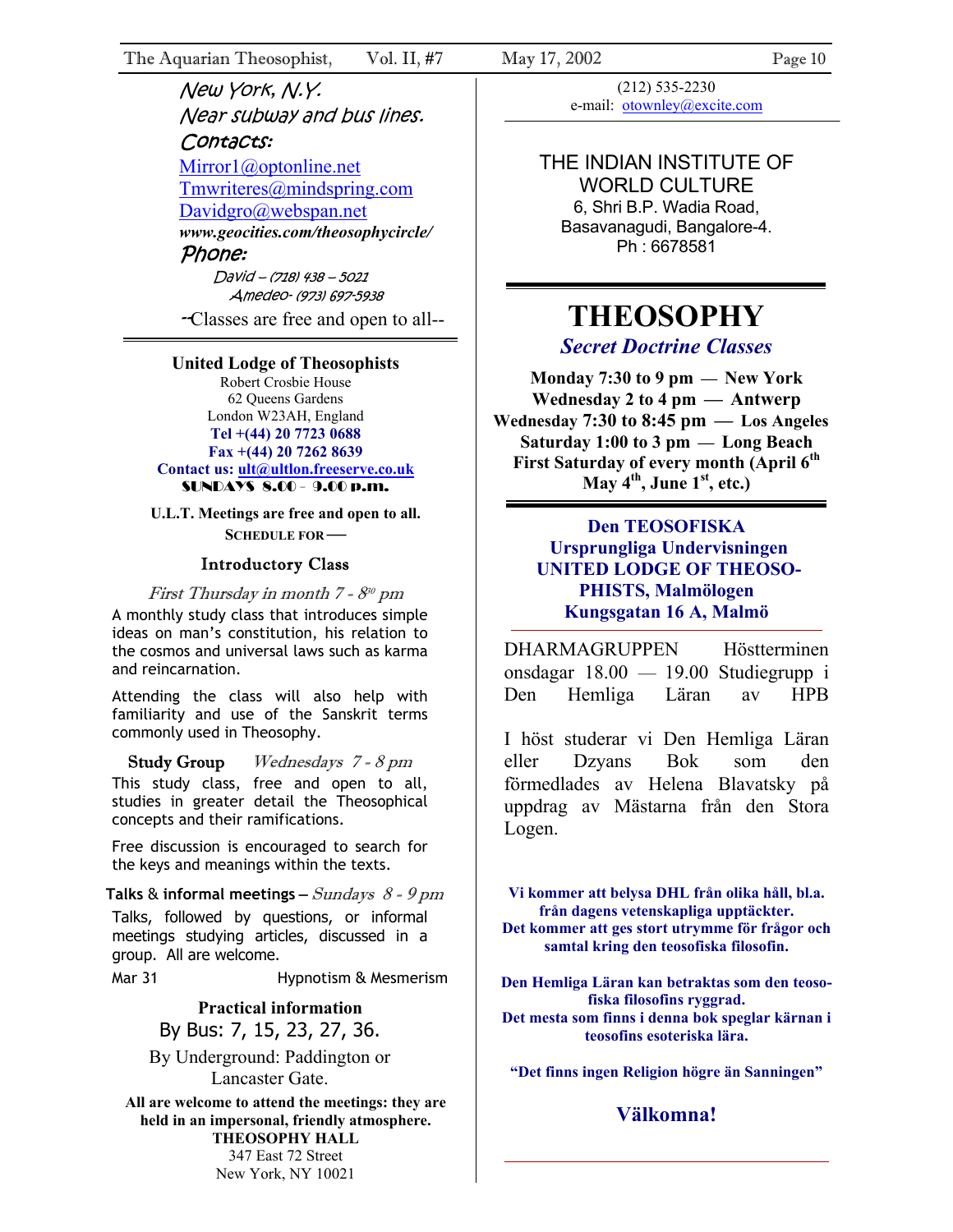# **ULT-FÖREDRAG kl. 19.30 - 20.30**

#### T.K.s BOKHANDEL

**Teosofiska Kompaniets Bokhandel** är öppen på ONSDAGAR före och efter föredraget 18.00-19.00 och 20.30-21.00 på Kungsgatan 16 A, II vån.

**Litteratur**: Boklista skickas gratis. Böcker kan beställas per post, telefon, Internet eller köpas di-

re kt hos:

**Teosofiska Kompaniet**, Roslins väg 6, 217 55 M almö • tfn **040-26 22 11 • 0709-26 22 12**

E-post: **r [edaktionen@teosofiskakompan](http://www.teosofiskakompaniet.net/)iet.net I. The Lives, Healing, and Astral Matter** Internet**: www.teosofiskakompaniet.net**

Stiftelsen Teosofiska Kompaniet TKs verksamhet drivs helt och hållet på ideell basis. Alla donationer i form av gåvor, arbetsinsatser eller dylikt so stödjer vårt fortsatta arbete är därför varmt v älkomna.

**Postgiro**: 444 58 09-9 **ankgiro**: 5271-7972 **B**

> **LOGIE UNIE DES THÉOSOPHES 11 bis, rue Kepler – 75116 Paris Loge Unie des Théosophes**

> > **Conferences — Panels**

[Schedule being obtained]

**Los Angeles, CA 90007 Los Angeles 245 West 33rd Street** 

**Wednesday** 1:00 p.m.  $-2:15$  p.m.

**Studying** *Bhagavad Gita* 

*Loge Unie des Théosophes Douala B.P. 11372 Douala Localisation Ndog - Bong Camaroon* 

*Heures d'ouverture: mercedi 19h – 20 h 15*  **Toutes les activités de la Loge sont libres et Les reunions commencent et se terminent aux**  La Loge est maintenue en activité par des **participations bénévoles Tel: 40-76-72**  *Samedi 19h – 20 h 15*  **gratuites heures précises indiquées** 

**Välkomna! POINT OUT THE WAY**

> *Point out the Way* is subtitled: "The Three Fundamentals and Questions Answered at an informal Ocean Class." John Garrigues conducted this class in the early 1930's at the U.L.T. in Los Angeles. It was taken down stenographically and published by *The Theosophical Movement,* Mumbai, India. The series ran from January, 1951 through July, 1954.

> > [Continued from Vol. II, Issue #6]

#### **XVIII**

#### **Chapter V**

**Question:** What is the basis of the statement on pp. 35-6 regarding the preservers and destroyers?

**Answer:** There can be no manifestation without duality. Duality is represented by alternation; in one sense, action and rest; in another sense, positive and negative. So those lives which are drawn by affinity — that is, by liking — to this plane are naturally creators. After a while, they get "tired" of their environment, and we call them destroyers. The same lives are alternately creators and destroyers, just as we are. Whatever relation we enter, we enter it because of some affinity or some liking for it; but after we have had enough, we want to quit. That is passivity; that is rest; and if we find we can't quit, we fight to get loose of the combination; we ourselves become destroyers.

**Question:** If the relation between the destroyers and preservers shown by the phrase "inbreathing and outbreathing"?

**Answer:** In an analogical sense, yes. You know the Christian Trinity, "Father, Son and Holy Ghost," is so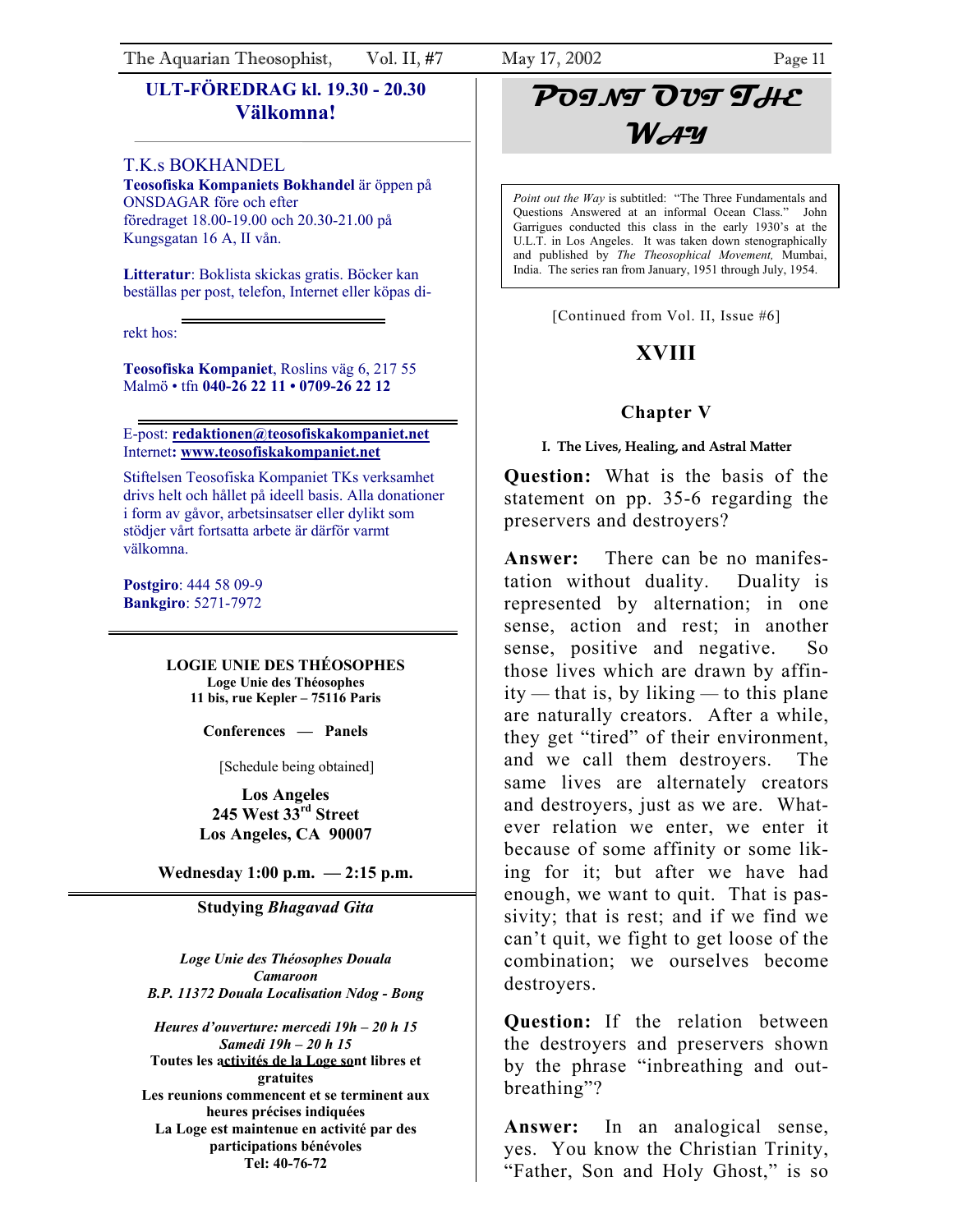much better put in the Brahmanical Trimurti or Trinity. They say, "Brahma, the Creator; Vishnu, the Preserver; Shiva, the Destroyer;" so that the lives that are breathed forth, in this symbolism, are those which desire manifestation. Do you remember the phrase, "Desire first arose" — that is, awoke? Then, when the lives are sated, rather, when they have found the combination they want, these creators become preservers. When they have found what they did not want, or are weary of what they have, then the lives which *were*  creators, which *were* preservers, become destroyers. So the analogy follows.

**Question:** What is meant (p. 40) (p. 37 Am. Ed.) by "Hence there is no physical cell, but the privative limits of one"?

**Answer:** The crowd in front of me is an illusion I see a crowd but there is no crowd, really, simply an aggregation of bodies which appears to me in the form of a crowd. In *Isis Unveiled*, H.P.B. explains this. Before we can see any natural body, three elements are necessary; Privation, form and matter. The lives are the *matter*; what we see is the cell, the *form*; it is illusion, although it is substantial in itself, because it exists within an ideal shape. In other words, the astral cell is the real thing*.*  She says in *Isis* that that is what Aristotle.meant by  $\text{privation}$ , the astral

 $\overline{a}$ 

form which is behind the physical, and without which the physical would not be at all.

**Question:** It is said that the body changes every seven years. Why is it that a tattoo mark or a vaccination scar does not change? Why does it carry through the life of the body?

**Answer:** We will find that ordinarily our mind is not centred on any particular portion of the body or any particular bodily operation, but anybody who ever was tattooed knows that the man who is to be tattooed is fairly apt to have his mind on the

 $\overline{a}$ that constitute the cell; the central attraction draws them in, and holds them — that makes the privative limits. The form of the cell is due to the attractive power of the central energy, and it is always circular or spherical.

 The human being has his attractions and repulsions in accordance with the kind of energy he puts forth. The centripetal force is the nature of the being, and lower entities will be caught and held at such a distance as marks the degree of the relation of their nature to the centripetal center.

 One might say that the solar system is a large cell and each planet, by its nature, is attracted so far towards the sun and no farther, because of repulsion set up due to difference in their natures.

 The Solar system has its own collective attractions and repulsions and each planet, as a collection, can only approach so close to the sun as its nature will allow. The personal nature has its own center, and, so to speak, forms a cell around itself and either opens up its center to the directive influence of higher states or shuts out all but the personal. These are "privative limits;" they are privative because they compel motion within their radial limits.

 Everything depends upon the degree and quality of the energy sent out from the center. The physical cell has only that kind of central energy that has been imparted to it by the being in whose body it is, and as the cell has no initiative direction, the central force and range are constant; but the human being has not only the power of choice, but the power to change the direction of the cells. The centripetal and centrifgugal forces are only two phases of the same thing action and reaciton — or Karma.

<span id="page-11-0"></span> $1$  A similar question occurred in the *Ocean* class Mr. Crosbie conducted:

Question: In Chapter V, what is meant by the "privative limits of a cell?"

Answer: There is no "privative cell" as a separate thing; but if we remember that every entity clothes itself with smaller entities, and that each entity, as a center, has its own radius of action, causing a whirling or vortex, we may be able to understand it. It is the lives drawn within this radial vortex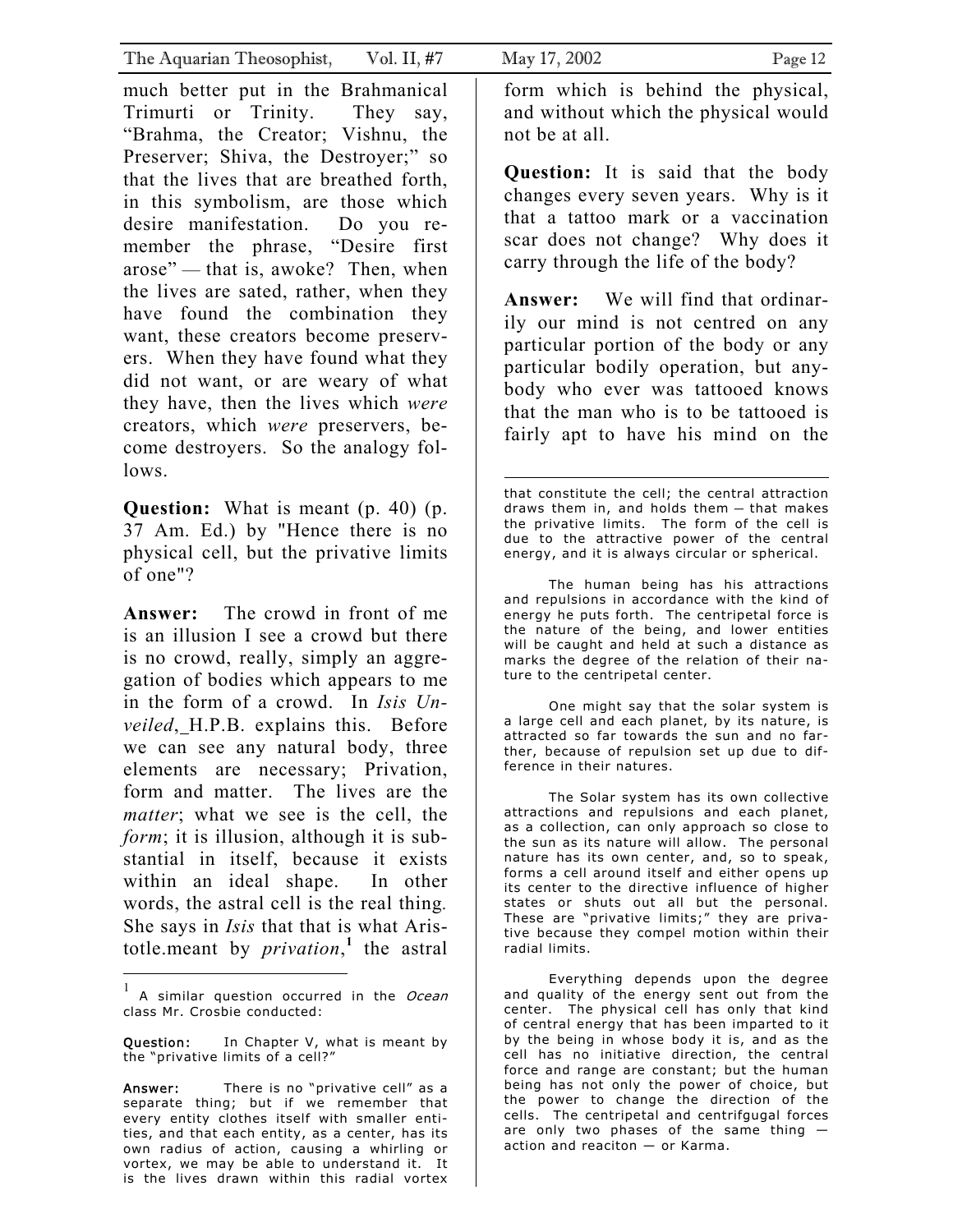| The Aquarian Theosophist,<br>Vol. II, $#7$                                                                                                                                                                                                                                                                                                                                                                                                                                                                                                                                                                                  | May 17, 2002<br>Page 13                                                                                                                                                                                                                                                                                                                                                                                                                                                                                                                                                                                                                                                                   |
|-----------------------------------------------------------------------------------------------------------------------------------------------------------------------------------------------------------------------------------------------------------------------------------------------------------------------------------------------------------------------------------------------------------------------------------------------------------------------------------------------------------------------------------------------------------------------------------------------------------------------------|-------------------------------------------------------------------------------------------------------------------------------------------------------------------------------------------------------------------------------------------------------------------------------------------------------------------------------------------------------------------------------------------------------------------------------------------------------------------------------------------------------------------------------------------------------------------------------------------------------------------------------------------------------------------------------------------|
| spot, because of the pain of the proc-<br>Anyone who gets a wound<br>ess.<br>which makes a scar, a sore and a scar,<br>has the mind centred on it.<br>That<br>mind acts exactly like an engraving<br>tool; the consciousness makes a deep<br>registration in the astral body; the<br>matrix is rendered more or less per-<br>manent, so that the impression on the<br>surface of the body does not change.                                                                                                                                                                                                                  | touch, say, upon our nerves, produces<br>a sensation out of all proportion to<br>the force exerted, more acute, in fact,<br>than a smart blow on other parts of<br>the body. Suppose a man has an ex-<br>posed nerve in his tooth; merely to<br>draw his breath is exquisite agony,<br>while you can slap the same man on<br>the shoulder with a fifty-pound blow<br>and it wouldn't injure him at all.                                                                                                                                                                                                                                                                                   |
| <b>Question:</b> Suppose a man is uncon-<br>scious, under hypnosis, and does not<br>know he is wounded because he does<br>not feel the wound — how about the<br>scar in such a case?<br><b>Answer:</b> We are there. Don't you<br>see that, as a matter of fact, a<br>stronger force has been used to hyp-<br>notize him, or to produce anaesthesia,<br>than the ordinary man is capable of<br>generating? It simply makes the en-<br>graving that much deeper.<br>The man hypnotized, the man<br>under an anaesthetic, is not dead; he<br>is merely inhibited from controlling<br>the operations of his body, but, for all | Now, perhaps there is a sensi-<br>tiveness in plant life of an unbeliev-<br>able acuteness in certain directions.<br>We all know that plants can be in-<br>jured; a plant can be injured more<br>easily than flesh; but, in any event,<br>wherever there is relative change-<br>lessness in any particular part of the<br>body, it only goes to show that, by<br>some process or other, the astral body<br>has been more or less crystallized<br>there; it has been changed from a flu-<br>idic to a more or less rigid state; it<br>ceases to be resilient, flexible, ten-<br>sile, elastic and strong.<br><b>Question:</b> There seems to be some-<br>thing else involved. You can have |
| that he may see what is going on, and<br>his mind may be more intensely con-<br>centrated on it than otherwise. But<br>there is another side to this question<br>which is just as interesting: you can<br>remove a scar by an act of the will, if<br>your will is strong enough.<br><b>Question:</b> A scar mark will stay on<br>the tree for years. Why is this?                                                                                                                                                                                                                                                           | quite a serious wound or a cut; in<br>some cases, a scar is left, and, at<br>other times, not. What is the expla-<br>nation?<br>The more we think about<br>Answer:<br>these things, the more we see that<br>there are various explanations.<br>For<br>example, with respect to extraneous<br>matter, we know that if we cut our<br>finger and get vegetable matter in the                                                                                                                                                                                                                                                                                                                 |
| <b>Answer:</b> Yes, but the tree has an<br>altogether different kind of astral<br>body. Such marks on a tree are nor-<br>mal and natural in most cases; but in                                                                                                                                                                                                                                                                                                                                                                                                                                                              | wound, it will not only cause infection,<br>but will leave a scar. If we get extra-<br>neous mineral matter into a wound, it                                                                                                                                                                                                                                                                                                                                                                                                                                                                                                                                                              |

will leave a scar. But don't let us mix our planes. If we get other physical matter than plasma from the blood cell in a wound, it will leave a scar; but if it is simple plasma from the blood cells with no outside or foreign matter permitted to enter, it will leave no scar. Yet,

mal and natural, in most cases; but, in any event, the astral body of the tree is a totally different thing from the astral body of a man. Every mineral, every atom, has an astral body, or it could not be; but the astral body varies enormously. We have to remember another thing: the very slightest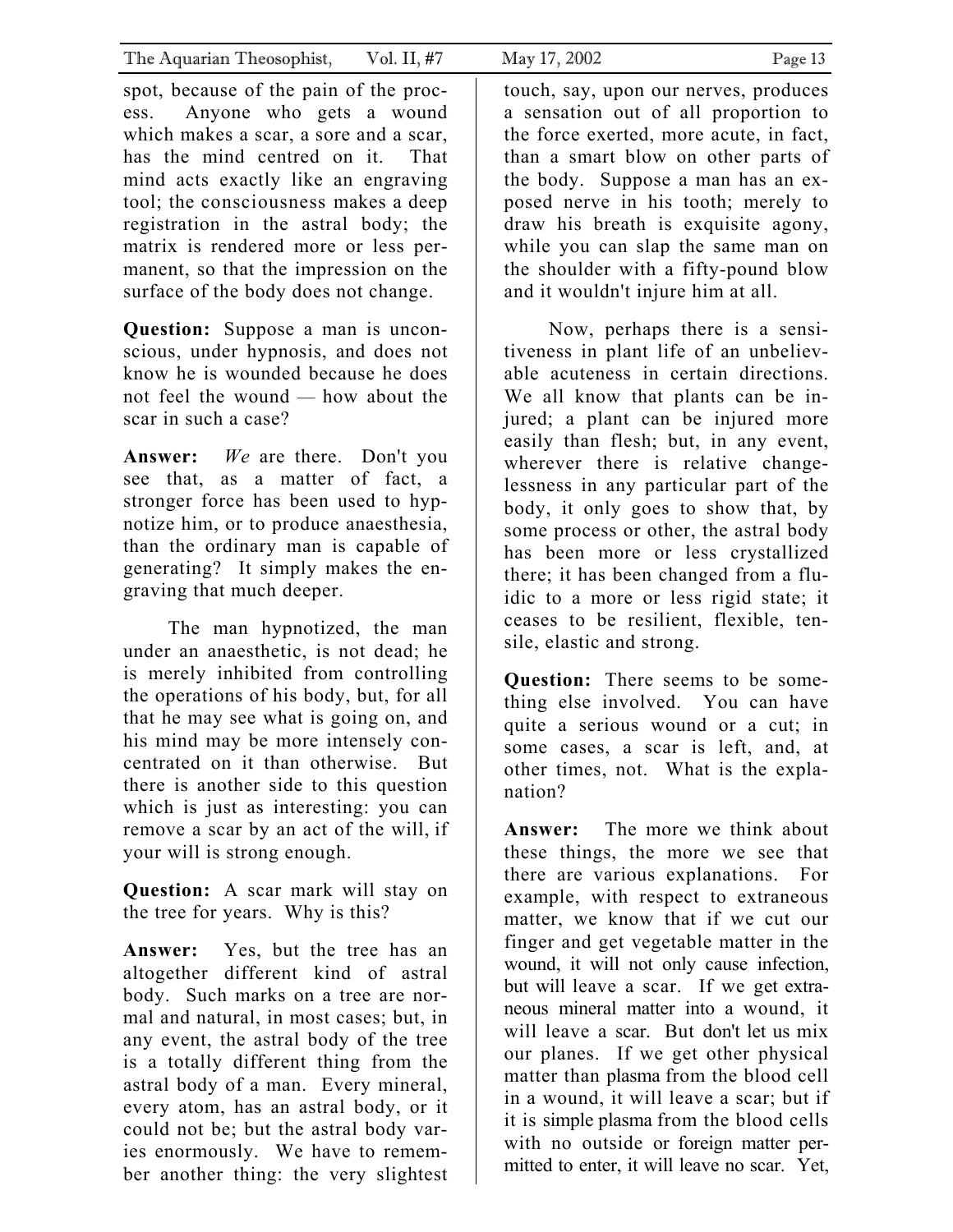| The Aquarian Theosophist, | Vol. II, #7 | May 17, 2002 | Page 14 |
|---------------------------|-------------|--------------|---------|
|                           |             |              |         |

no matter what infects it, that is, no matter what other lives than those pertaining to the physical body of that man enter the cut, which is an artificial opening, they make their home there, and that leaves a scar.

**Question:** There is also the fact that if a quite considerable wound is not shut, but is put together by adhesive, by plaster, it will not leave a scare

**Answer:** It all depends upon whether extraneous matter gets into the artificial opening or not, looked at from this side. On the other side, it all depends upon the impression made upon the lives of the body. There have been men who have disemboweled themselves in religious ecstasy, and then put the intestines back in the open wound, pressing the opening together with their two hands, and the wound healed without a scar, all inside of five minutes. There have been such cases.

**Question:** Does the matter of youth and age affect the healing of a scar?

**Answer:** We know that it does; we can see that in the breaking of an arm, for example, it knits very quickly in a child. It takes a much longer time to knit in an older person, because there is more lime in the bones of an older person than in those of a child — the same analogy. Remember these lives are of 49 different forms; some are more intelligent, some more obstinate than others; some of one class and some of another. If there is a mixture, we get results accordingly. As a rule, what was said in the earlier part of the chapter is true of all children. When we are young, the creators predominate, whatever happens to the body. As we get older, the slightest thing is a shock and makes an opening for the destroyers, and that means

a breaking down of the normal tissues and their replacement by lives of another class. The whole story of scars is there.

**Queston:** What is the Theosophical explanation of what is often called "inbreeding," that is, the continuous intermarriage of of blood relatives?

**Answer:** Well, on the one hand, there are cases of intermarriage between brothers and sisters for generations. Trace the greatest ruling family of which there is any modern historical record this side of tradition the Ptolemies of Egypt. In conformity with Egyptian law, brothers and sisters should marry. To us that would be the last word in abomination, morally, and deterioration mentally, but again, it is perfectly well known that the greatest people there is any record of in South America were the Incas. They had the same law. Something else to speculate about: Their blood was so pure or was assumed to be so — that it was considered a crime to mix their blood with any except that of their own royal kin; and there is no record of deterioration; in fact, the last of the Ptolemies was Cleopatra; no particular record of deterioration there.

 But it is a fact that amongst other peoples, as amongst the North American Indians it was forbidden to marry inside the clan. Now, we can see that between people who are alike throughout, there is nothing to arouse creative fire; they are all the same. If the lives are all the same, they tend more and more to passivity, to inertia. The very characteristics of astral matter — resiliency, elasticity, and tenuity — that are here spoken of, are lacking. Therefore, the astral body is more open to foreign influences and the person becomes more psychic, or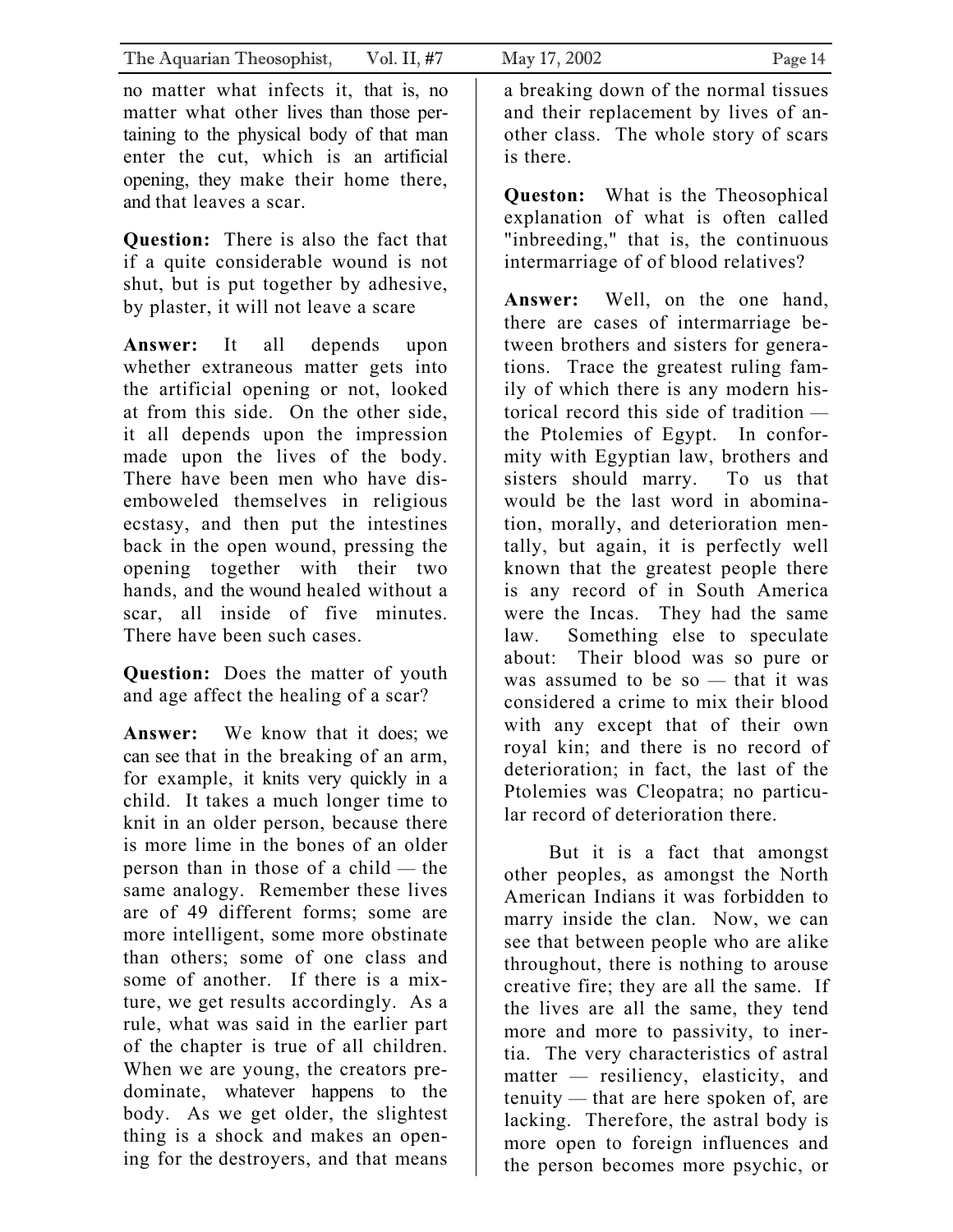mediumistic. We call that deterioration. But any doctor will tell you that it is an exploded theory. There is, perhaps, no more remarkable record than that of the royal families of Europe, since for 500 years, there has been continual inbreeding among less than 500 people, the royal families of Germany, Russia, Italy, Austria, Belgium, England, France and Scotland. Intermarriage between themselves of those who were as close as cousins.

**Question:** Referring to the, last two lines in the first paragraph on. p. 38 (P. 35 Am. Ed.): Can we see that matter which extends beyond the actual outer limits of the body with our physical eyes? What is the border line between the physical. sight and the astral sight?

**Answer:** Astral matter presents subdivisions or sub-states just the same as does this matter that we know. We speak of solid, liquid and gaseous matter; those are three states of our matter. We know that the gaseous is ordinarily invisible; that the liquids are extremely impressible as to shape; that solid matter retains a fixed tenuity of form. Now apply the same thing to the astral matter; there is solid astral; there is liquid and there is gaseous astral. We can understand, then, from the physical analogy of this earth, what Mr. Judge means in that statement, "Our body is our earth." Isn't our earth surrounded with an immense ocean of gaseous and vaporous matter of the same kind as the earth itself? So our body is surrounded by vaporous and gaseous lives on the astral plane. That is why it is that we can oftentimes sense another whom we cannot see.

**Question:** p. *39 (p. 36 Am. Ed.)* says, "So in sleep we are again absorbing **Answer:** In sleep we are absorbing and not resisting the life energy. When we awake we are resisting it. When we fall asleep we are more full of life than in the morning because our power to resist becomes less and less; during the waking hours we become charged with the life energy until we are no longer able to resist it, and sleep super venes. Take a flowing stream and a swimmer: he swims against the stream, resisting the current, then he floats down stream with the current of the water. We might say that he is absorbing Life while floating, resisting it while swimming;- as long as he is holding his place, he is awake; when he is drifting, he is asleep.

 We can use the illustration of the current in an electric lamp; the filament resisting the current gives light, but if the current flowed through with no filament, there would be no resistance. Also, this analogy shows how Life outwardly kills, because the filament in the globe stands the impact just *so* long and then we have a broken filament.

**Question:** What is meant by the word "privative" as used in this chapter (p• 40) (P. 37 Am. Ed.)?

**Answer:** We are familiar with the word "deprivation." We are familiar with the fact that a man maybe in a state of privation. What does that mean? Reduced to the extreme limits of endurance. Well, suppose we take its metaphysical counterpart. There is that form in space occupied by everybody, the mould in space made by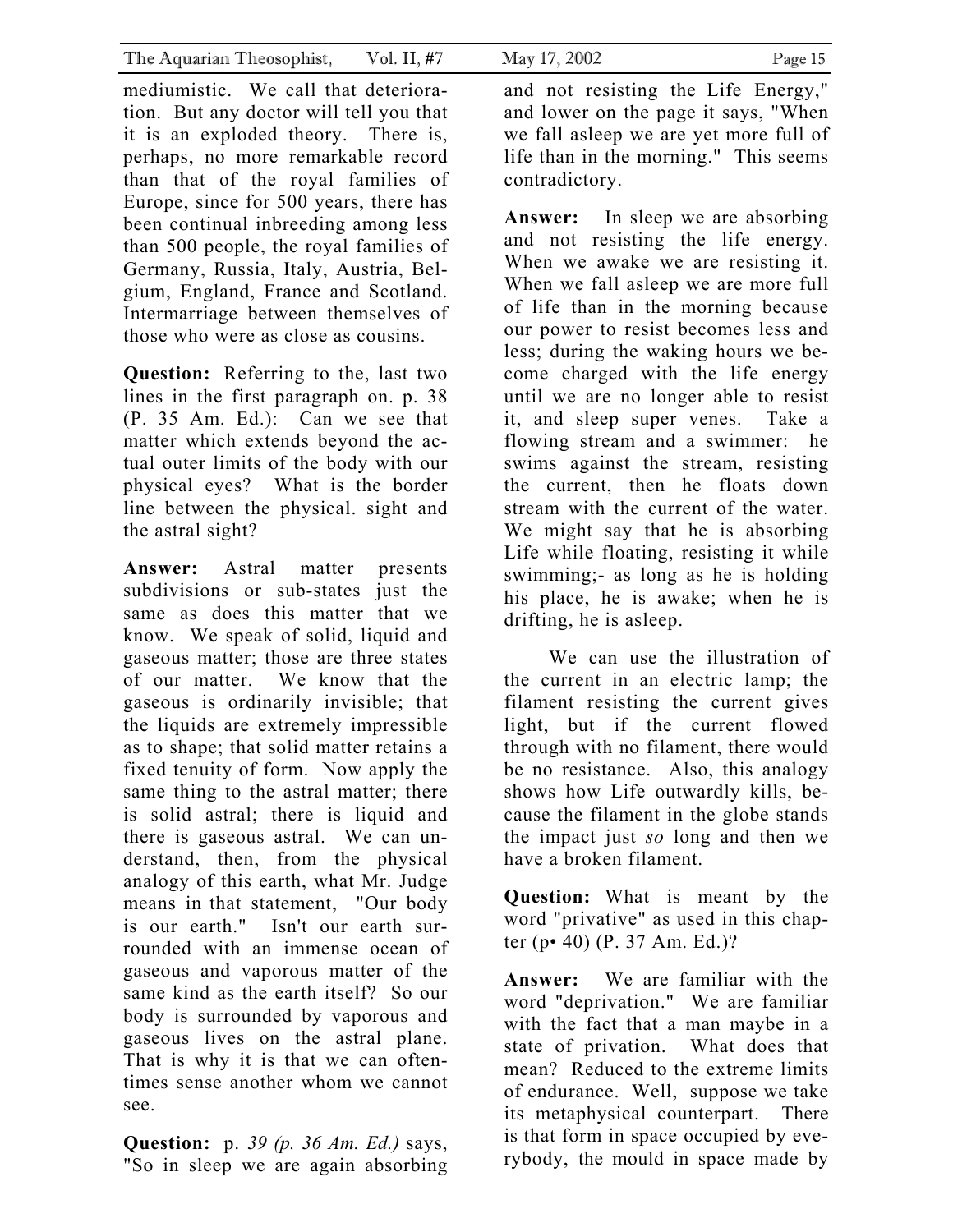anybody. You put your foot on sand and you have made the mould; there is the privative limit of a foot. According to H.P.B., *privative* refers to the astral form as apart from the physical; that is, the privative limit of the cell. To us the cell appears a physical thing. Mr. Judge says it has no existence physically; it is simply poured into a container; that container is the astral cell, which is the real cell. And this is true with everything there is.

A magnet is a good example: when the iron filings come within the influence of the magnet, the true form is made; yet when the filings are pushed away, the astral body does not cease to exist, because as soon as the iron filings are brought close to the magnet again, the true form is seen.

**Question:** May we infer that the astral model of the child may be imperfect before it contacts the mother?

**Answer:** Don't you think the whole subject can be reduced to simple terms? All of us, out of a body or in the body, in heaven or in hell, place ourselves in relation with other forms of life. The relation in which we put ourselves is the result of our own act; whatever we get from that relationship is the consequence or effect of our own acts. I put myself in the power of an evil entity; that is my doing. The evil entity acts according to its world, not according to mine; I get the results. And, if we apply that in every direction, we can see that the Ego, as the result of his own actions, comes under the influence of the mother. Then, whatever she thinks or feels, he must get the result of it as the consequence of his own actions. Her imagination, her aspirations, may build him a wonderfully sensitive and susceptible instrument, or a defective

one. In either case, he had put himself in that relation and so the Karma of it, *in so far as it affects him,* is his Karma; in so far as the mother's conduct is concerned, the same thing is true — it is her Karma.

We might say that the thoughts and feelings of the mother form one of the constituent elements of the as-

tral body of the incoming ego.

## **The Dead-Sea Fruit of Spirituality**

ALAS, whether we turn East, West, North or South, it is but a contrast of externals. Though centuries lapse and decades of ages drop out of the lap of time, great reforms take place, empires rise and fall and rise again, and even whole races disappear before the triumphant march of civilization, in his terrific selfishness the "man" that *was is* the "man" that *is* — judged by its representative element the public, and especially society. But have we the right to judge man by the utterly artificial standard of the latter? A century ago we would have answered in the negative. Today, owing to the rapid strides of mankind toward civilization, generating selfishness and making it (mankind) keep pace with it, we answer decidedly, yes. Today everyone, especially in England and America, is that public and that society, and exceptions but prove and reinforce the rule. The progress of mankind cannot be summed up by counting units especially on the basis of internal and not external growth. Therefore, we have the right to judge of that progress by the public standard of morality in the majority; leaving the minority to bewail the fall of its ideals.

The great scandal of modern religion as a rule of life is, that taking modern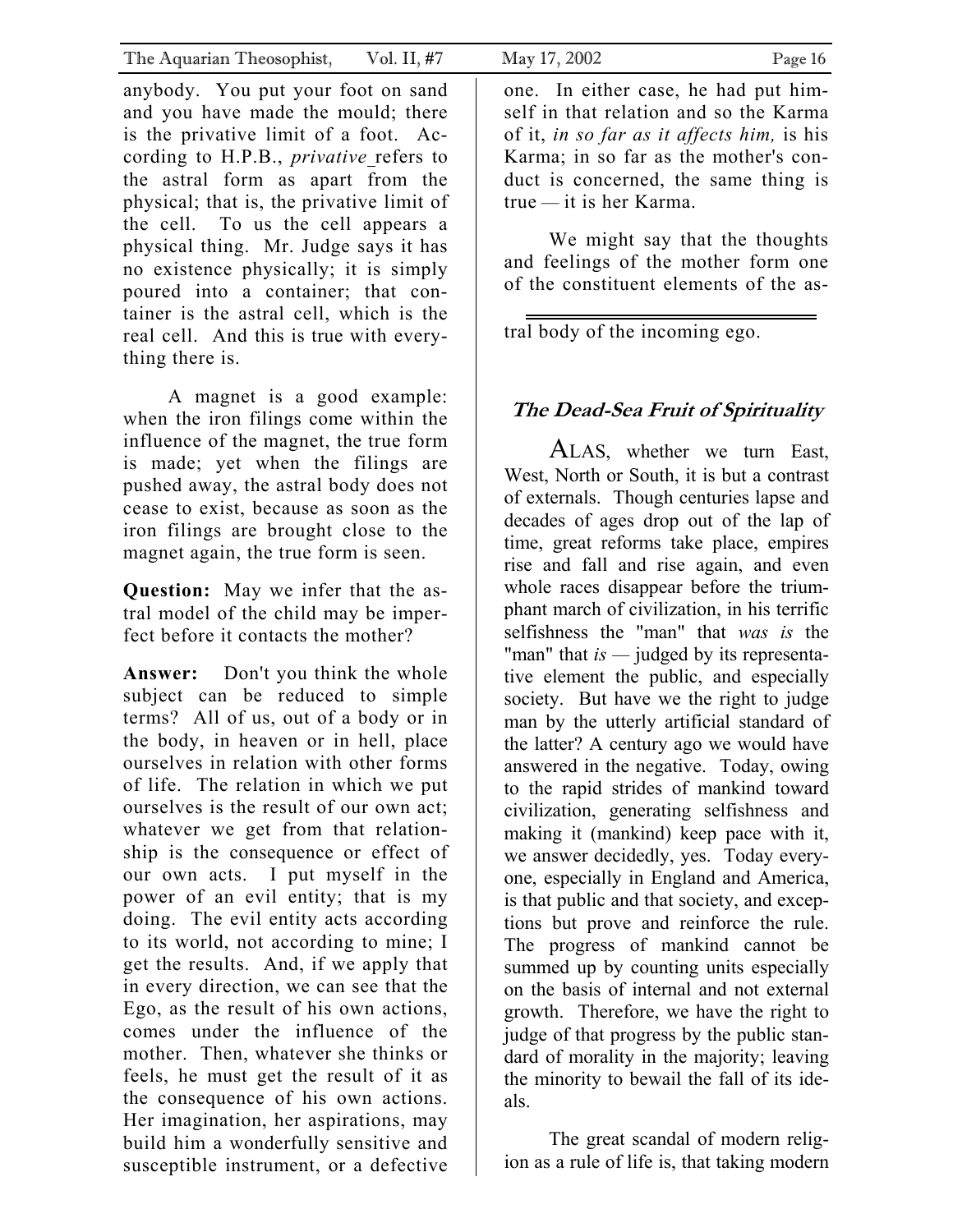Society all around in a broad way, it does not command any attention at all. It has failed not so much to show what ought to be done and left undone — for of course even the maxims of the church as far as words go, cover a great deal of ground as it has failed to show with any adequate force why this or that should be a guiding principle. The modern church, in fact, has broken down as a practical agency governing the acts of its followers — *i.e.,*  of the millions who are content to be called its followers, but who never dream of listening to a word it says.

Fully conscious that a great deal it says is *very good,* its exponents (blandly ignorant how bad is a great deal of the rest) think it is owing to the perversity of mankind that people at large are not better than they are. They never realize that they themselves — the Dry Monopole of social wines — are primarily to blame for having divorced the good codes of morals bequeathed to them from the religions of all time, from the fundamental sanctions which a correct appreciation of true spiritual science would attach to them. They have converted the divine teaching which is the Theosophy of all ages into a barbarous caricature, and they expect to find their parrot echoes of preposterous creeds a cry that will draw the worldlings to their fold, an appeal which will stir them up to the sublime task of spiritualizing their own natures.

Of all the beautiful ideals of the Past, the true religious feeling that manifests in the worship of the spiritually beautiful alone, and the love of plain truth, are those that have been the most roughly handled in this age of obligatory dissembling. We are surrounded on all sides by Hypocrisy, and those of its followers of whom Pollock has said that they were men:

> Who stole the livery of the court of heaven,

#### To serve the devil in.

Oh, the unspeakable hypocrisy of our age! The age when everything under the Sun and Moon is for sale and bought. The age when all that is honest, just, noble-minded, is held up to the derision of the public, sneered at, and deprecated; when every truth-loving and fearlessly truth-speaking man is hooted out of polite Society, as a transgressor of cultured traditions which demand that every member of it should accept that in which he does not believe, say what he does not think, and lie to his own soul! The age, when the open pursuit of any of the grand ideals of the Past is treated as almost insane eccentricity or fraud; and the rejection of empty form — the dead letter that killeth — and preference for the Spirit "that giveth life" — is called *infidelity,* and forthwith the cry is started, "Stone him to death!" No sooner is the sacrifice of empty conventionalities, that yield reward and benefit but to self, made for the sake of practically working out some grand humanitarian idea that will help the masses, than a howl of indignation and pious horror is raised: the doors of fashionable Society are shut on the transgressor, and the mouths of slanderous gossips opened to dishonour his very name.

True Religion and true civilization both ought to be opposed to murder, however legal. And yet we find each day more human lives sacrificed — because of the improved system and weapons of warfare.

Are true religion and true civilization to be found in our courts of LAW? Alas, there are modern judges of whom their Lord (our Karma) would say, "Hear what the unjust judge sayeth." For, in our day, the decree of justice is sometimes uttered in the voice of the bigots who sit in Solomon's seat and judge as the Inquisitors of old did. In our century judges employ the more exquisite in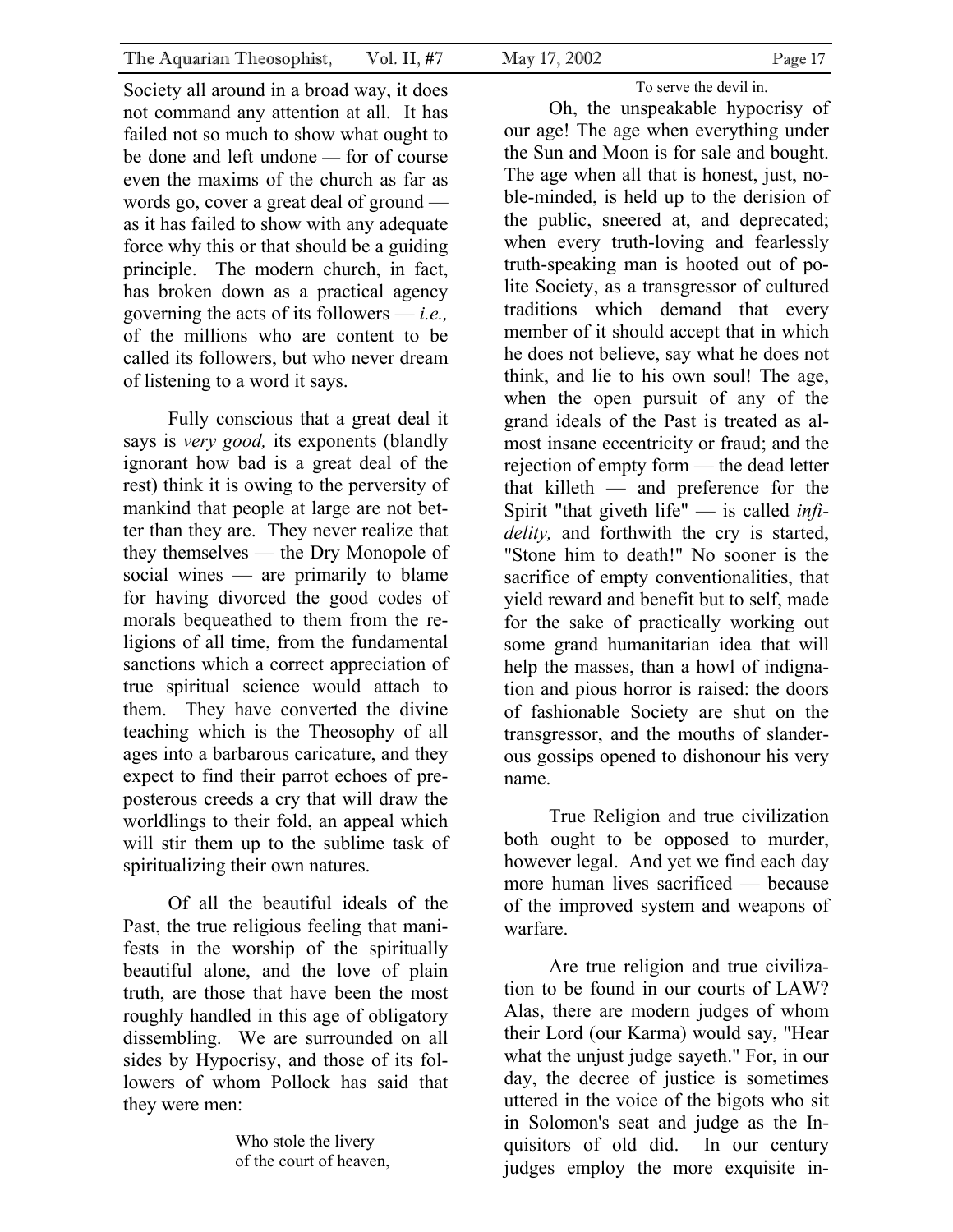struments of *moral* torture, to insult and goad to desperation a helpless plaintiff or defendant. In this they are aided by advocates, often the type of the ancient headsman, who, metaphorically, break the bones of the wretch seeking justice; or worse yet, defile his good name and stab him to the heart with the vilest innuendoes, false suppositions concocted for the occasion but which the victim knows will henceforth become *actual truths* in the mouth of foul gossip and slander. Between the defunct brutal tortures of the unchristian Inquisition of old, and the more refined mental tortures of its as unchristian but more civilized copy our Court and truculent cross-examiners, the palm of "gentleness" and charity might almost be given to the former.

Thus we find every ideal of old, moral and spiritual, abased to correspond with the present low moral and unspiritual conceptions of the public. Brutalized by a psychical famine which has lasted through generations, they are ready to give every ideal spiritual Regenerator as food for the dogs, while like their debauched prototypes, the Roman populace under Nero, Caligula, and Heliogabalus, they crowd to see bullfights in Paris, where the wretched horses drag their bleeding bowels around the arena, imported *Almehs* dancing their loathsome *danse du ventre,* black and white pugilists bruising each other's features into bloody pulp, and "raise the roof" with their cheers when the Samsons and Sandows burst chains and snap wires by expanding their preter-natural muscles.

In a world of illusion in which the law of evolution operates, nothing could be more natural than that the ideals of  $MAN$  — as a unit of total, or mankind should be forever shifting. A part of the Nature around him, that Protean, everchanging Nature, every particle of which is incessantly transformed, while the

harmonious body remains as a whole ever the same, like these particles man is continually changing, physically, intellectually, morally, spiritually. At one time he is at the topmost point of the circle of development; at another, at the lowest. And, as he thus alternately rises and sinks, and his moral nature responsively expands or contracts, so will his moral code at one time embody the noblest altruistic and aspirational ideals, while at the other, the ruling conscience will be but the reflection of selfishness, brutality and faithlessness. But this, however, is so only on the external, illusionary plane. In their internal, or rather *essential* constitution, both nature and man are at one, as their essence is identical. All grows and develops and strives toward perfection on the former planes of externality or, as well said by a philosopher, is — "ever becoming"; but on the ultimate plane of the spiritual essence all Is, and remains therefore immutable. It is toward this eternal *Esse* that every thing, as every being, is gravitating, gradually, almost imperceptibly, but as surely as the Universe of stars and worlds moves towards a mysterious point known to, yet still unnamed by, astronomy, and called by the Occultists — the *central Spiritual Sun.* 

Hitherto, it was remarked in almost every historical age that a wide interval, almost a chasm, lay between practical and ideal perfection. Yet, as from time to time certain great characters appeared on earth who taught mankind to look beyond the veil of illusion, man learnt that the gulf was not an impassable one; that it is the province of mankind through its higher and more spiritual races to fill the great gap more and more with every coming cycle; for every man, as a unit, has it in his power to add his mite toward filling it. Yes; there are still men, who, notwithstanding the present chaotic condition of the moral world, and the sorry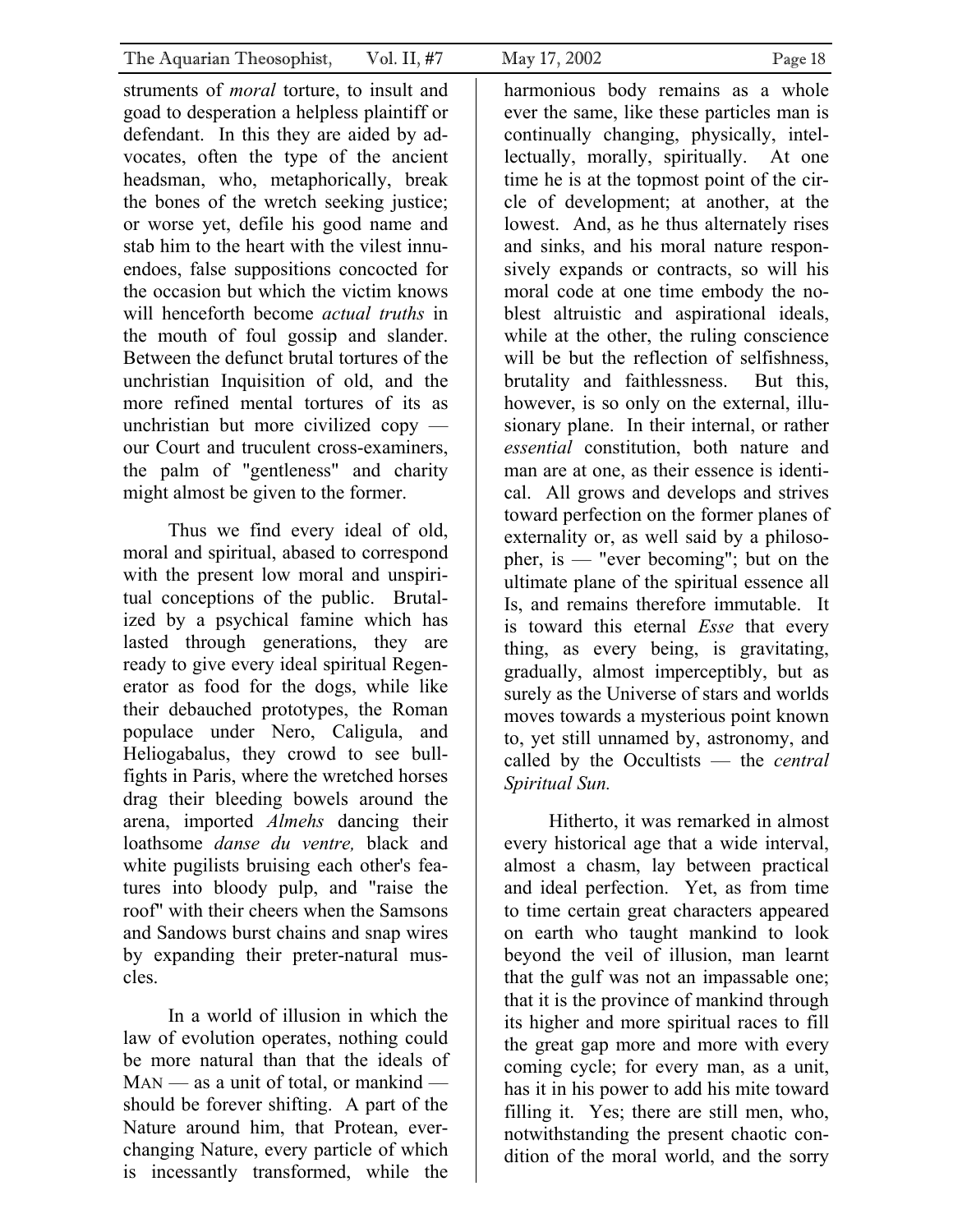*débris* of the best human ideals, still persist in believing and teaching that the now *ideal hu*man perfection is no dream, but a law of divine nature; and that, had Mankind to wait even millions of years, still it must some day reach it and rebecome *a race of gods.* 

Meanwhile, the periodical rise and fall of human character on the external planes takes place now, as it did before, and the ordinary average perception of man is too weak to see that both processes occur each time on a higher plane than the preceding. But as such changes are not always the work of centuries, for often extreme changes are wrought by swift acting forces — *e.g.* by wars, speculations, epidemics, the devastation of famines or religious fanaticism therefore, do the blind masses imagine that man was, is, and will be the same. To the eyes of us, moles, mankind is like our globe — seemingly stationary. And yet, both move in space and time with an equal velocity, around themselves and *onward.* 

Moreover, at whatever end of his evolution, from the birth of his consciousness, in fact, man was, and still is, the vehicle of a dual spirit in him good and evil.

When the Emperor Julian — called the *Apostate* because, believing in the grand ideals of his forefathers, the Initiates, he would not accept the human anthropomorphic form thereof — saw for the last time his beloved gods appear to him, he wept. Alas, they were no longer the bright spiritual beings he had worshipped, but only the decrepit, pale and worn out shades of the gods he had so loved. Perchance they were the prophetic vision of the departing ideals of his age, as also of our own cycle.

A white lotus of thought springs now, as in former ages, from the rotten-

ness of the world of matter, generating *Protest* and LIBERTY. It is springing in our very midst and under our very eyes, from the mire of modern civilization, fecund bed of contrasting virtues. In this foul soil sprouted the germs which ultimately developed into All-denying protestators, Atheists, Nihilists, and Anarchists, men of the Terror. Bad, violent, criminal some of them may be, yet no one of them could stand as the copy of Satan; but taking this heart-broken, hopeless, embittered portion of humanity in their collectivity, they are just Satan himself; for he is the ideal synthesis of all discordant forces and each separate human vice or passion is but an atom of his totality. In the very depths of the heart of this HUMAN Satanic totality burns the divine spark, all negations notwithstanding. It is called LOVE FOR HUMANITY, an ardent aspiration for a universal reign of Justice — hence a latent desire for light, harmony and goodness. Where do we find such a divine spark among the proud and the wealthy? In respectable Society and the correct orthodox, so-called religious portion of the public, one finds but a predominating feeling of selfishness and a desire for wealth at the expense of the weak and the destitute, hence as a parallel, indifference to injustice and evil. Before Satan, the incarnate PROTEST, repents and reunites with his fellow men in one common Brotherhood, all cause for protest must have disappeared from earth. And that can come to pass only when Greed, Bias, and Prejudice shall have disappeared before the elements of Altruism and Justice to all. Freedom, or Liberty, is but a vain word just now all over the civilized globe; freedom is but a cunning synonym for oppression of the people in the name of the people, and it exists for castes, never for units. To bring about the reign of Freedom as contemplated by Hugo's Satan, the "Angel Liberty" has to be born simultaneously and by common love and consent of the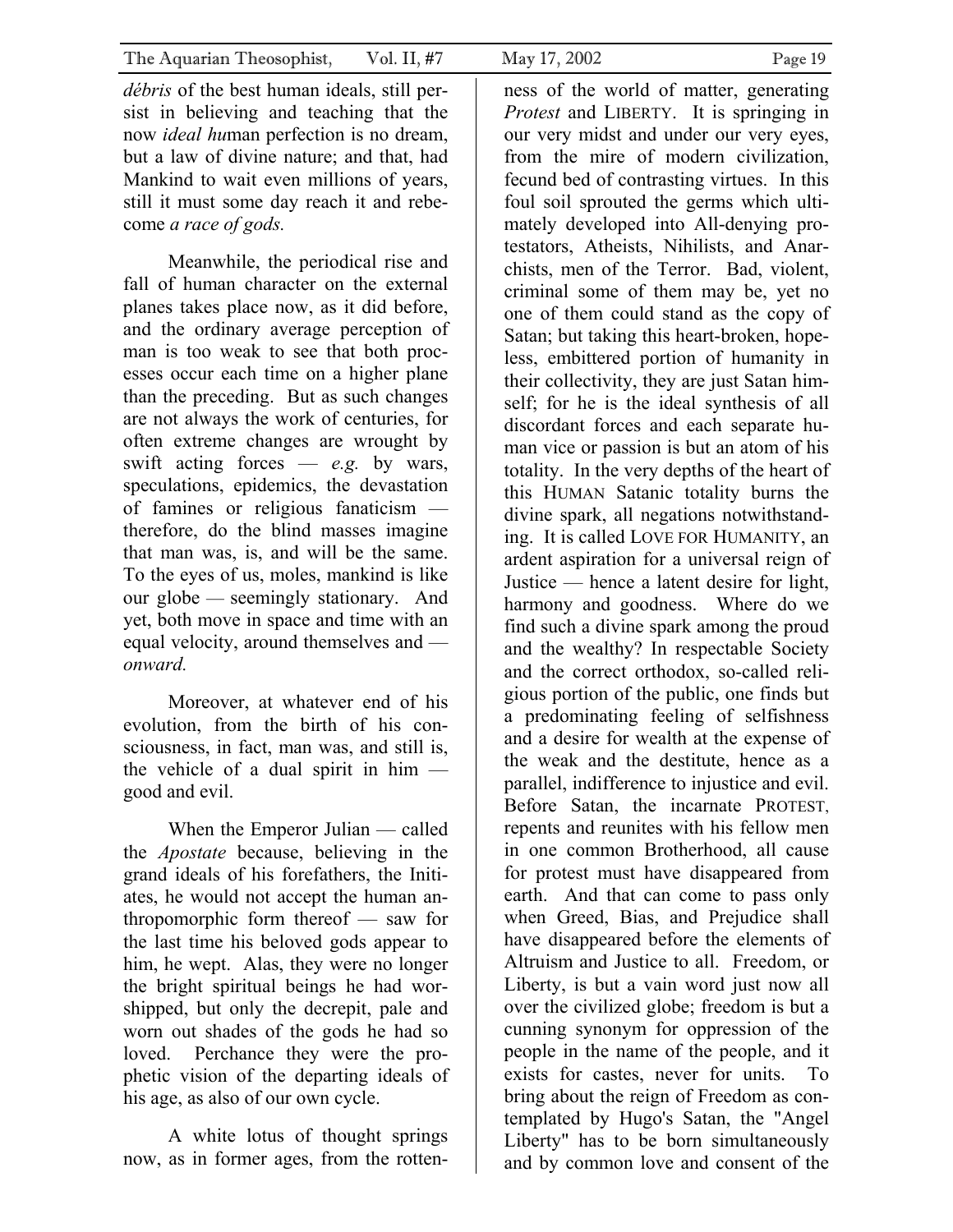"higher" wealthy caste, and the "lower" classes — the poor; in other words, to become the progeny of "God" and "Satan," thereby reconciling the two.

But this is a Utopia — for the present. It cannot take place before the castes of the modern *Levites* and their theology — the Dead-sea fruit of Spirituality — shall have disappeared; and the priests of the Future have declared before the whole World in the words of *their*  "God" —

> Et j'éfface la nuit sinistre, et rien n'en reste, Satan est mort, renais O LUCIFER  $CELESTE!$ <sup>1</sup>

> > H.P.B. *Lucifer,* December, 1889



## THE COFFEE KLATCH

**Coffee Maker:** This little black ball of gossipy mud is likely to throw us into a regular fit of *delerium tremens!*  The Blood's flowing, Nero's fiddling and the dance goes on at a kind of staccato-stomp. Is there a quiet glen where Virtue, heart-kindness and perseverance can shake-hands, sit-down and reminisce upon Duty, valour, effort, and the secret of their synchronicity?

**Student:** Quick, Coffee-maker, I must have my Java on the doublequick as I am late for the Protestrally at Jevons Hall.

**Radical Sam:** What are you protesting? Maybe I'll go to.

**Student:** We're protesting evolution.

l

**Radical Sam:** I am afraid you've stumped me!! What's wrong with that. What difference does it make whether we are down from the Angels or Up from the Ape? Does your soul evolve?

**Student:** Sam, look at that battlefield on TV; thousands of people died there and thousands more have been left hapless and homeless as a result. We are seeking the evolutionary science of the inner man, for there is the death-knell of war and real beginning of bravery. With no daring in the heart a person is dead before they spring from their mother's womb.

**Radical Sam:** C'mon Student! you're getting a little extreme. These are qualities and events that none have seen nor proved.

**Student:** The Science of which I speak is functioning from another holograph there are seven — and there is none so blind as he who is on the "wrong" ship!!

Vinoba, in his mild quiet way taught it not by words but with his life. —

Vinoba was born in a Brahmin family of Maharashtra (Bombay) in September 1895. From his childhood he showed a remarkable lack of interest in worldly affairs. A brilliant undergraduate, he gave up College because that sort of education was not what his soul craved for. The idea of utilizing his education inorder to make money never entered his head. So, he went to Benares (India's holiest city and acknowledged as the premier seat of Sanskrit scholarship) to study Sanskrit and Philosophy and to live a life of contemplation and *brahmacharya* (selfdiscipline in the most comprehensive sense).

Though he gave up College, Vinoba has remained a student all his life. Unlike Gandhi, he is an erudite pundit of Sanskrit, Philosophy and religious literature of the world. He has studied the Koran in Arabic, which language he learnt only to be able to read that holy book in the original. He knows the Bible and Chris-

<span id="page-19-0"></span><sup>&</sup>lt;sup>1</sup> "I have destroyed the sinister night and laid it to rest; Satan is dead, Arise Oh Celestial Lucifer." [very loose translation, perhaps my French subscribers will furnish a more correct one. —EDS.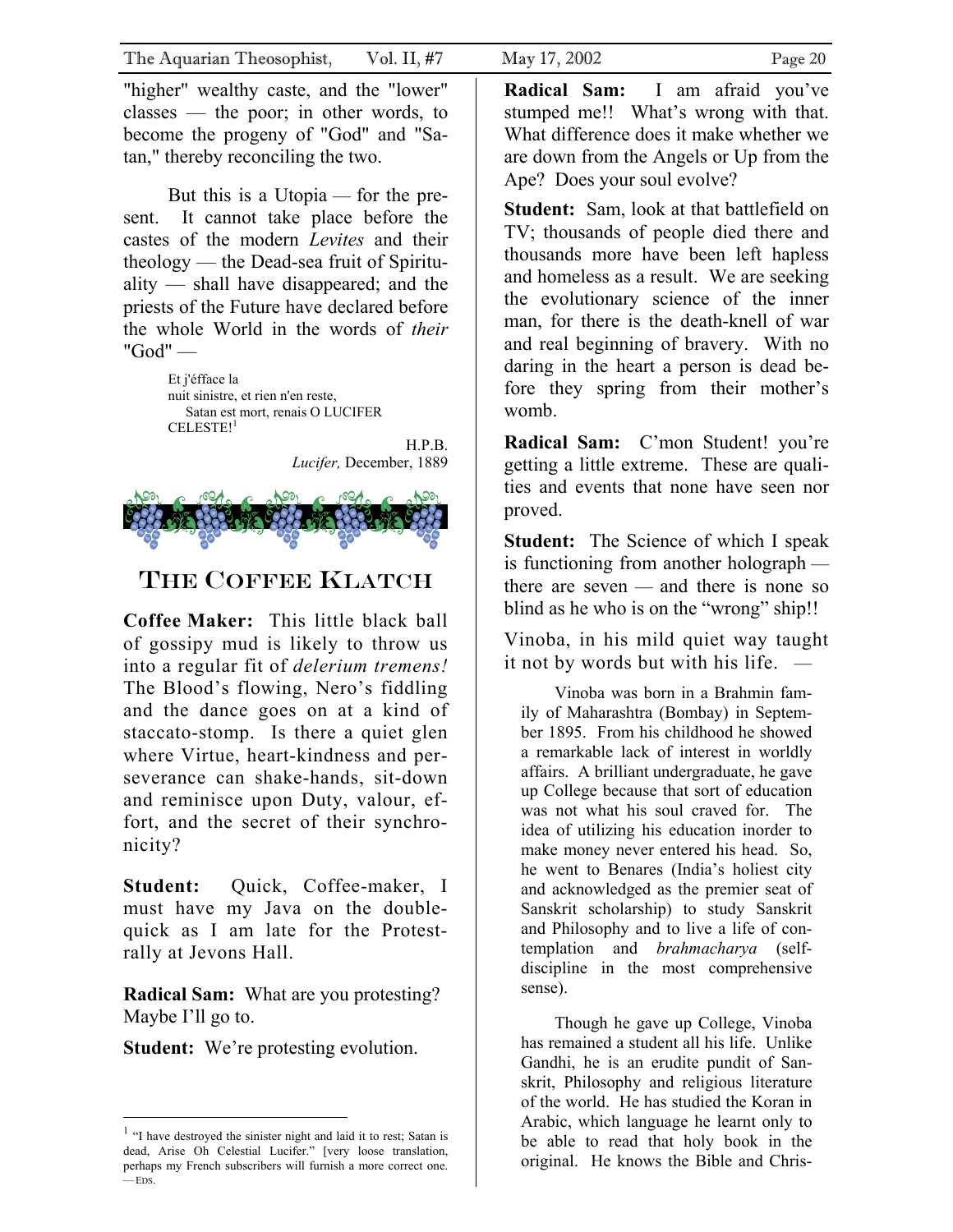tian religious literature as well perhaps as a Doctor of Divinity.

I shall not forget the occasion when the Rev. Dr. Martin Luther King, the leader of the Montgomery, Alabama, movement of non-violent resistance to racial segregation, met Vinoba with his wife. Jim Bristol of the Quaker Centre, Delhi, it was, I think, who in introducing Mrs. King spoke of her proficiency in music and suggested that she might sing some hymn and Negro spiritual for Vinoba. Everyone was delighted at the suggestion. I looked at Vinoba and wondered …if he knew what the Negro spirituals were. We were all startled, most of all the Americans, when Vinoba, as if in answer, raised his ever-downcast eyes towards Mrs. King and intoned softly, 'Were you there, Were you there, When they crucified my Lord?' When Mrs. King sang that spiritual, it had an added poignancy for us.

Vinoba is a linguist. Besides Sanskrit, Pali and Arabic, he knows English well; reads French; was recently learning German; knows all the major Indian languages. He loves mathematics. His quest for knowledge is insatiable. But it is not knowledge as ordinarily understood. Most knowledge he regards as superficial and is interested in seeking after the fundamental truths of life. He has an uncanny capacity for separating the chaff from the grain and going to the root of a question. I have not met another person with as keen, razor-like a mind as Vinoba's. (Jayaprakash Narayan, Sarvodaya Ashram)

In the following quote we see the blend of his simplicity and razor penetration to the value of *attitude:* 

In the Yoga of saguna bhakti, we directly emply the indriyas (the senses). The *indriyas* can be either a help or a hindrance or both. Whether they save or destroy depends on the way we look at them. Suppose that a man's mother is at the point of death, and wishes to see him; but there is a distance of fifteen miles between them. It is wild, uneven country, with only a footpath. In this situation, is the footpath a help or a hindrance?

He might say, 'What a wretched track! But for this, I would be by my mother's side this moment!' To such a man, the path appears an enemy. But he manages somehow to walk the distance, all the time cursing, the path. But, whatever the difficulties of the path, he has to keep going and hurry forward. If he looks on the path as his enemy and sits down in despair, the victory will go to his enemy, the path. But by running fast, he achieves victory.

Another man in the same plight may say, 'In this wilderness, thank God there is at least this narrow path. This will help me to reach my ailing mother. If even this were not available, how could I hope to cross the hills and jungles?' With gratitude he accepts the footpath as a ready means. He regards it with affection, as a friend, not an enemy.

Whether you regard it as a friend or an enemy, as a help or a hindrance, you have to walk swiftly along the path. Whether the path is an aid or an obstacle — this depends on the outlook of the man who treads it. This applies to the *indriyas*  also. Whether they are a help or a hindrance depends on the way you look at it.

**Smart Aleck:** Most live life like the man in the cocoon — we live and die and never look.

**Student:** Vinoba gives the practical, nuts-and-bolts illustration, but *The Secret Doctrine* gives us the line of reasoning that leads to men like Vinoba:

IT is the Spiritual evolution of the *inner*, immortal man that forms the fundamental tenet in the Occult Sciences**.** To realize even distantly such a process, the student has to believe

- (*a*) *in* the ONE Universal Life, independent of matter (or what Science regards as matter); and
- (*b*) in the individual intelligences that animate the various manifestations of this Principle**.**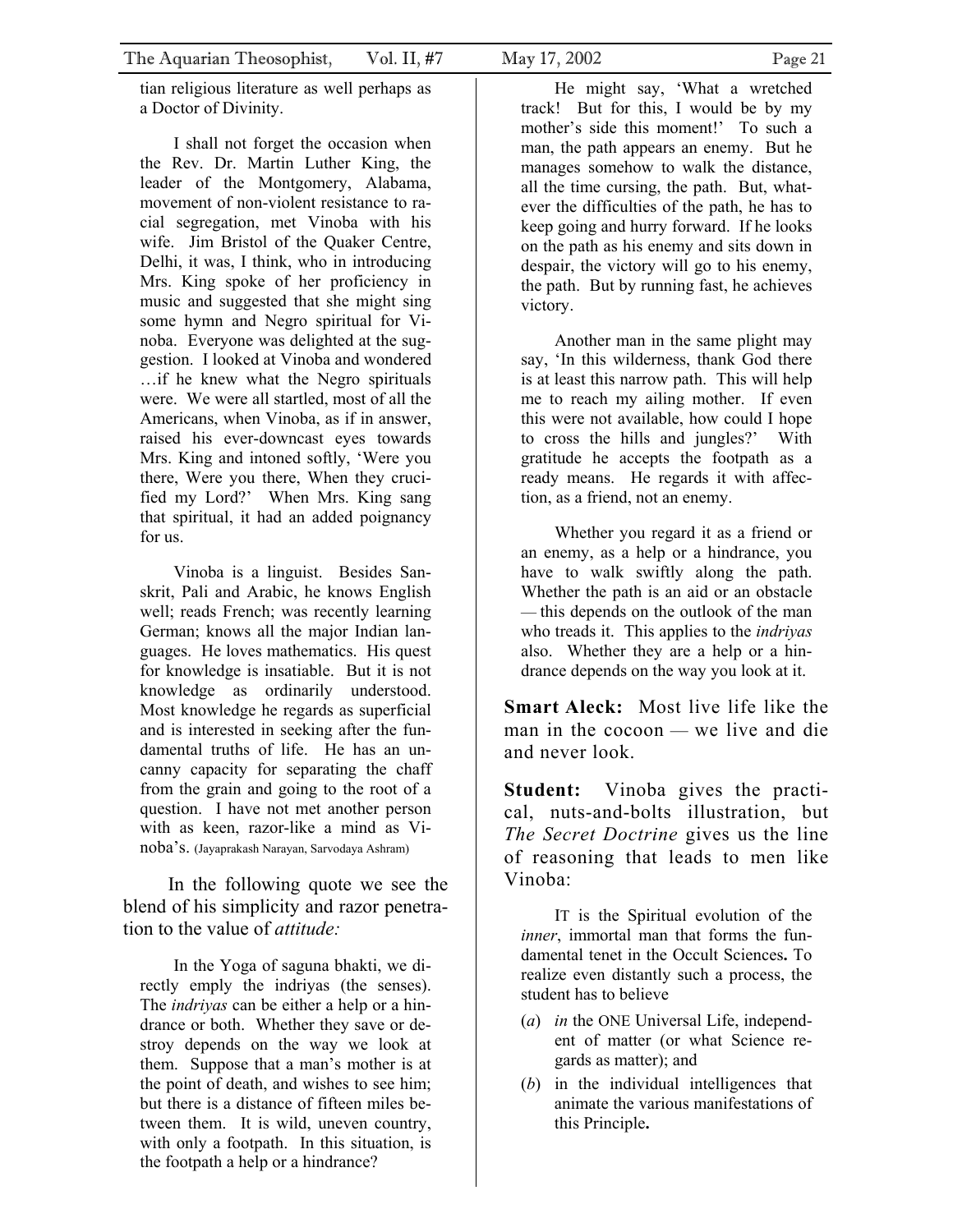At the first flutter of of renascent life, Svâbhâvat, "the mutable radiance of the Immutable Darkness unconscious in Eternity," passes, at every new rebirth of Kosmos, from an inactive state into one of intense activity; that it differentiates, and then begins its work through that differentiation**.** This work is KARMA**.**

The Cycles are also subservient to the effects produced by this activity**.** "The one Cosmic atom becomes seven atoms on the plane of matter, and each is transformed into a centre of energy; that same atom becomes seven rays on the plane of spirit, and the seven creative forces of nature, radiating from the root-essence**. . . .**  follow, one the right, the other the left path, separate till the end of the Kalpa, and yet are in close embrace**.** What unites them? KARMA**.**" The atoms emanated from the Central Point emanate in their turn new centres of energy, which, under the potential breath of *Fohat*, begin their work from within without, and multiply other minor centres**.** These, in the course of evolution and involution, form in their turn the roots or developing causes of new effects, from worlds and "man-bearing" globes, down to the genera, species, and classes of all the *seven* kingdoms (of which *we know only four*)**.(I, 634-35)**



2999999999999999999999

#### **DNYANESHVARI**

#### **XVIII**

[The *Dnyaneshvari* is mentioned many times by Madame Blavatsky, always in glowing terms. The following rendition is extracted from Manu Subedar's translation. The great Sage, Dnaneshwara Maharaj sang this work to his people when he was quite young. He did it in their native language, Marathi, about 700 years ago. It is his commentary on the *Bhagavad Gita.*]

#### [Continued from Vol. II, #6]

Krishna is speaking: Remember that I alone am everywhere in this universe, containing it within myself. I have been in the heart of all beings that have gone in the past and of all that exists now, or will be in the future. In fact, they are not different from Me, and it is misleading to talk of their coming and going. You cannot classify that which is unreal, like a snake made from your rope, which can be described neither as black, spotted or straw colored snake. I am Eternal, I am Omnipresent. There is however, a special reason why human beings move about in error in this world and I would describe to you briefly how it happens.

When egoism is allied to the body in attachment, a daughter is born in the form of desire. This daughter, when grown up is mated to hatred. The child of this marriage nursed by the grand parent in the form of pride is the reaction to pleasure and pain. This active and negative principle is fattened by hope and is violently opposed to courage and self-control. Inebriated by discontent, this monster seeks delight in the chamber of sensuality. This monster spreads the thorns of doubt in the path of pure devotion and cuts out many a by-path with evil deeds. Thus it is that a person, being misguided, moves in the jungle of worldly life and bears through it heavy blows of misery. But the true devotee ignores these thorns of doubt and when his mind is tempted, paying no attention to promptings, he moves along the straight path of devotion. He treads on these thorns and further goest through the deep forests of sins evading on the way thieves in the form of the four enemies, passion, anger, temptation and greed (Kama, Krodha, Moha and Lobha) reaching ultimately the path of virtue and arriving in My presence.

If, at any time a man has a real desire to find out the methods for avoiding this futile repetition of life and death, that very desire will ultimately lead him to secure the ripe fruit in the form of experience. When he gets this experience, the world resounds with the tumult of success. The novelty of the experience gradually wears down. The purpose of all activities ceases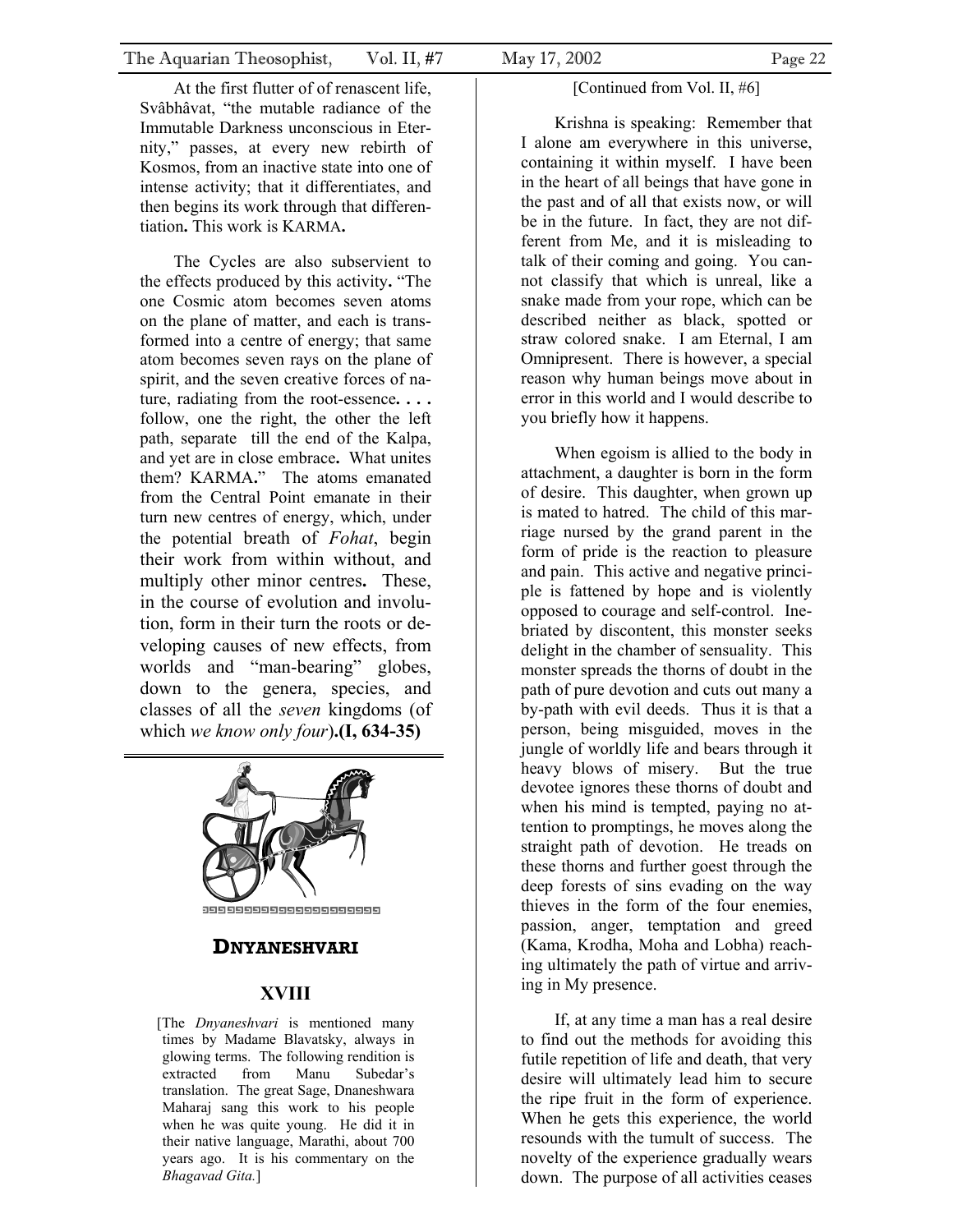and the mind attains quiescence. Relying upon Me one attains self-knowledge and equable vision. Those, who, conceiving Me as with a definite form through deep devotion, have touched Me with the hand in the form of experience, or, those who have known Me as the Supreme Self on account of the depth of their knowledge, suffer no pain at the moment, when life goes out of the body. Otherwise, though the soul does not die, yet, when the thread of life is cut, it is agitated and confused, but those, who dwell on Me constantly, do not forget Me at the end, and having realized unity, they escape suffering at death. Only the hearts of the wise thus reach unity with Me.

[TO BE CONTINUED]

# CORRESPONDENCE

**Gulab Singh:** Narayan, you once asked me a question on "Distributive Karma"? It is most closely related to Duty of individuals. This is a most vital truth the Hindus have forgotten which is the reason for India's extreme degeneration and degradation, evident everywhere. The shame of untouchability, the notorious caste system based on mere accident of birth, indifference to suffering of others, especially of the poor despised oppressed sections of society, selfish high caste Brahmin priesthood perpetuating the evils in the name of religion — and the outcome of it all, the criminal classes holding the reins of governance and consequent catastrophic effects!! Heart rending!

On p. 200 (*Key to Theosophy*) it is said that Karma is not necessarily an individual law, that interdependance of humanity is the cause of what is called Distributive Karma, and it is this law which contains the key to the great problem of collective suffering and its relief.

On p. 210 (*Ibid.*) it is said that not only our actions but our thoughts also are followed by a crowd of circumstances that

influence for good or evil not only our future but, more importantly, the future of our fellowmen and fellowcreatures. "The fact that every thought and act through life carries with it for good or evil a corresponding influence on other members of the human family renders a strict sense of justice, morality and unselfishness so necesary to future happiness or progress."

The millions of the poor and the oppressed condemned to live in abject poverty and hunger, in the so-called progressed countries as well as in the "third world," is heart rending. It is shown to be the result of the neglet of social duty on the part of the more fortunate ones. "It is the neglect of social duty on the one side is most closely connected with the stunted and arrested development on the other" (232).

This is totally unknown, and it is thought the solution to the problem lies in "economic progress" and "political action." Abominable and immoral practices such as artificial birth control to limit population are resorted to — using mass propaganda. This only makes the problem worse and sets in motion a vicious cycle of more and more degradation.

The solution to the problem lies in strict performance of DUTY, which includes Sacrifice of self for the highest good of others, by individuals. That is the essence of true Religion. There is no other way, but it is ignored and forgotten.

"When every individual has contributed to the general good what he can of money, of labour, and of ennobling thought, THEN, AND ONLY THEN, WILL THE BALANCE OF NATIONAL KARMA BE STRUCK, and until then we have no right to nor any reason for saying that there is more life on earth than Nature can support." (203).

"It is reserved for the heroic souls, the Saviours of our Race and Nation, to find out the cause of this unequal pressure of retributive Karma, and by a supreme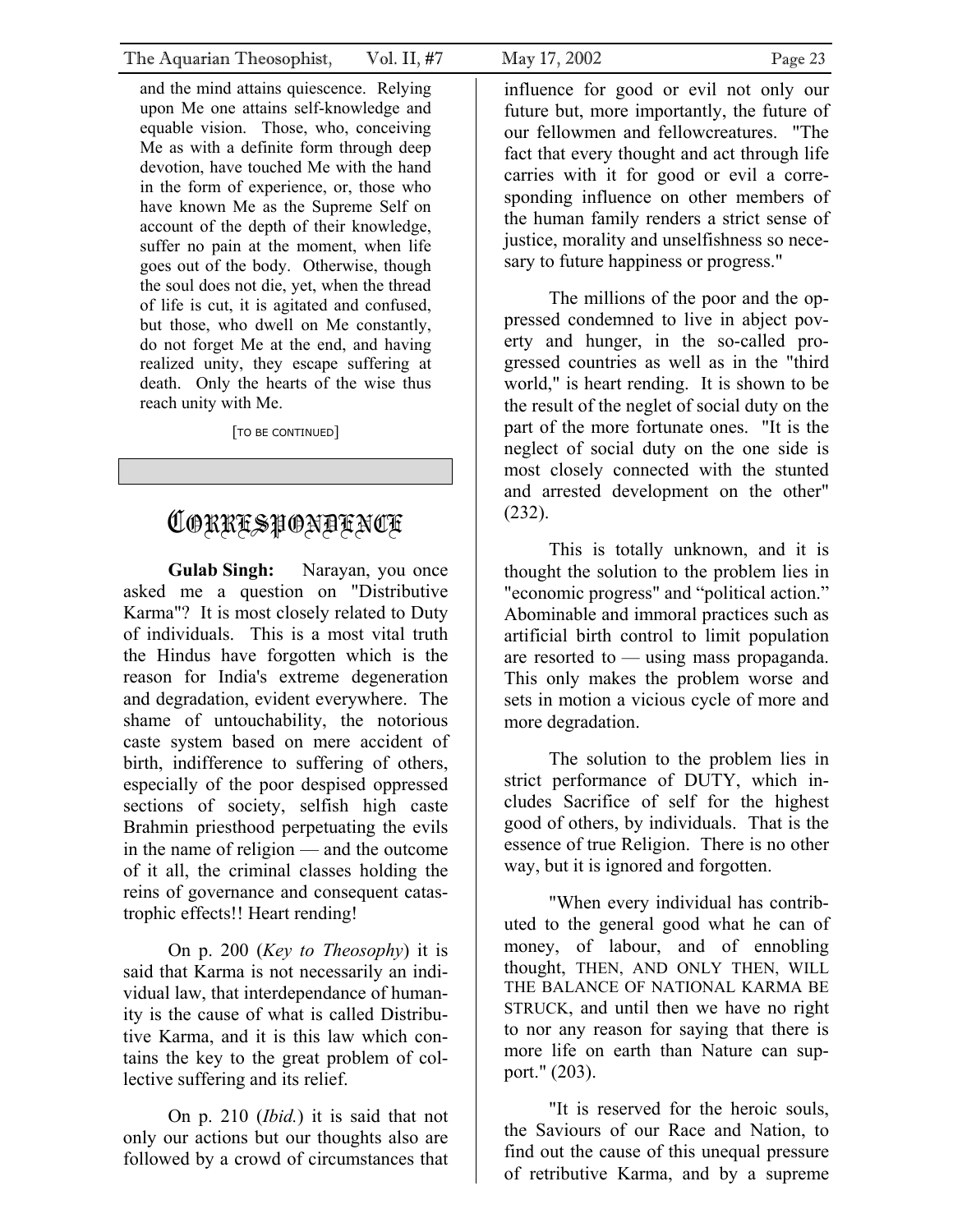effort to readjust the balance of power, and SAVE THE PEOPLE FROM A MORAL EN-GULFMENT A THOUSAND TIMES MORE DISASTROUS AND MORE PERMANENTLY EVIL THAN THE LIKE PHYSICAL CATAS-TROPHE, in which you seem to see the only possible outlet for this accumulated misery." (203)

Hence it is said that to seek to achieve political reforms before reform of human nature is effected is worse than useless.

"Make men feel and recognize in their innermost hearts what is their real true duty to all men, and every old abuse of power, every iniquitous law in the national policy, based on human, social and political selfishness, will disappear of itself." (229).

So we have before us the ideal placed by the Masters — the ideal of the True Theosophist's Path. Mere social service will not do though that is also important. There is something more important than that. We have to try to engage in both. Of the first, the guideline given is:

"Every Theosophist, therefore, is bound to do his utmost to help on, by all the means in his power, every wise and well-considered social effort which has for its object the amelioration of the condition of the poor.

SUCH EFFORTS SHOULD BE MADE WITH A VIEW TO THEIR ULTIMATE SO-CIAL EMANCIPATION, OF THE DEVELOP-MENT OF THE SENSE OF DUTY IN THOSE WHO NOW SO OFTEN NEGLECT IT IN EVERY RELATION OF LIFE."

A good guideline is given for us to judge which and what efforts to support or what kind of action to engage in for relief of human suffering: "One general test may, however, be given. WILL THE PRO-POSED ACTION TEND TO PROMOTE THAT TRUE BROTHERHOOD WHICH IT IS THE AIM OF THEOSOPHY TO BRING ABOUT? No real Theosophist will have much difficulty in applying such a test; once he is

satisfied of this, his duty lies in the direction of forming public opinion. AND THIS CAN BE ATTAINED ONLY BY INCULCAT-ING HIGHER AND NOBLER CONCEPTIONS OF PUBLIC AND PRIVATE DUTIES WHICH LIE AT THE ROOT OF ALL SPIRITUAL AND MATERIAL IMPROVEMENT."(233)

If this is the action on the outer plane, we have very much more important work on the inner planes in our Inner Life, which has the most potent effect. Not that we are capable of performing it, but it is the ideal to which we must ever strenuously keep on striving. And that is :

"Enlightened application of our precepts to practice. By the use of our higher reason, spiritual intuition and moral sense, and by the following the dictates of what we call 'the still small voice' of our conscience, which is that of the EGO..."(238) "To control and conquer, through the Higher, the lower self. To purify himself inwardly and morally ; to fear no one, and nought, save thr tribunal of his own conscience. Never to do a thing by halves; *i.e.*, if he thinks it the right thing to do, let him do it openly and boldly, and if wrong, never touch it at all."

"No man has the right to say that he can do nothing for others, on any pretext whatever. BY DOING THE PROPER DUTY IN THE PROPER PLACE, A MAN MAY MAKE THE WORLD HIS DEBTOR." (239)

**Student:** What Gulab Singh said reminds me of a statement of Vinoba Bhave in his commentary to the Gita (ch. 13) which speaks in a similar vein:

"The Gita stresses everywhere that the man who performs svadharma should give up the fruit. One must act, but one must also renounce the fruit.

Water the tree, tend it with care, but do not desire to enjoy its shade or fruit or flower. This is karma-yoga through the practice of Svadharma. Karma-yoga does not mean merely the performance of karma.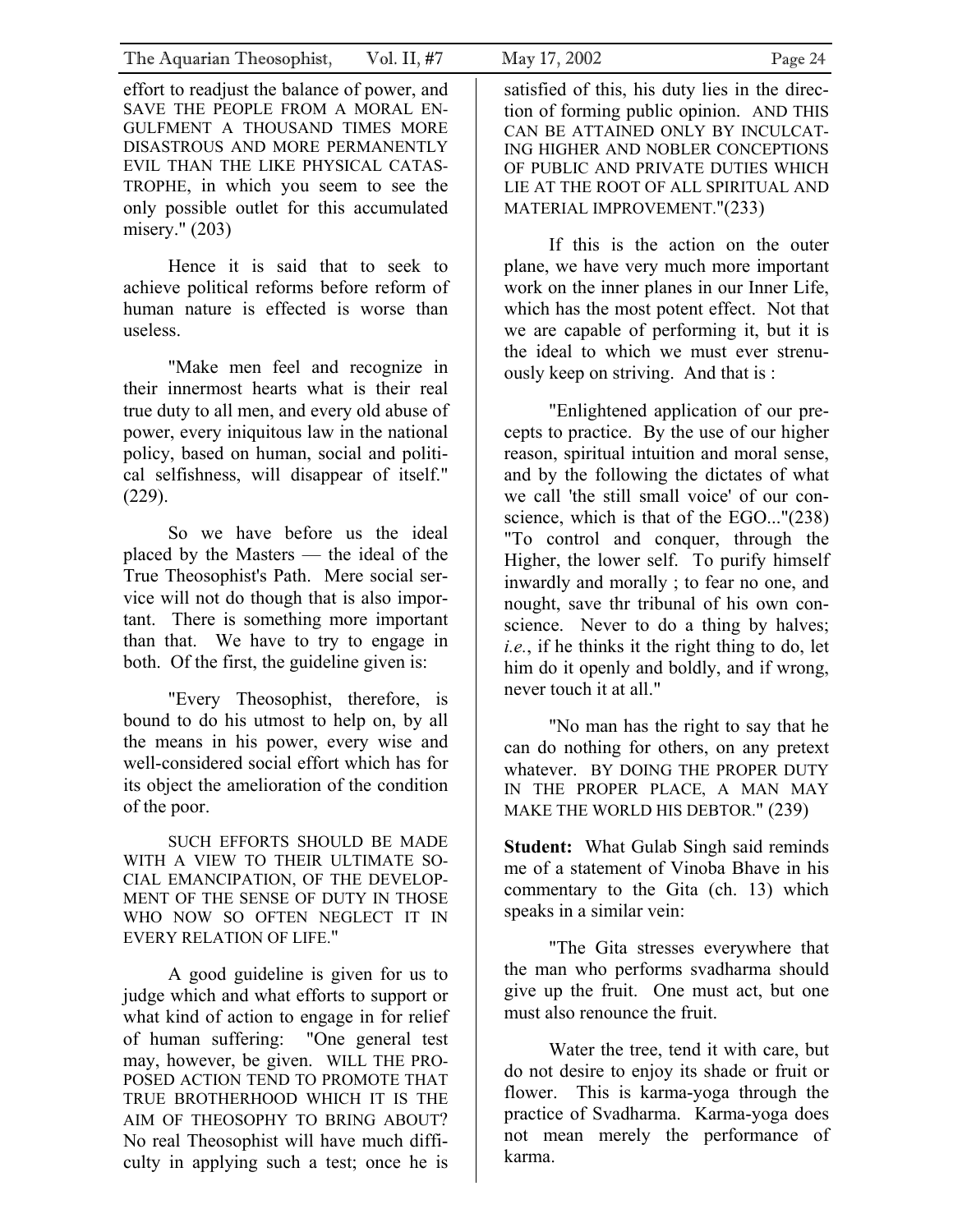Action takes place all the time, everywhere in creation. There is no need to say it; but the karma that is the performance of svadharma — not mere action, but acting well and renouncing the fruit — this is easy to say, and appears easy to understand, but it is very difficult to put into practice. For it is considered that the motive force behind any action is the desire for fruit. To act without the desire for fruit is to turn things upside down. It is the very opposite of the way the world proceeds. When a man works unremittingly, we say that the karma-yoga of the Gita fills his life. We say that the life of a man who works constantly is full of karma-yoga, but this is a loose use of language.

All this is not karma-yoga, as explained in the *Gita*. Among millions of people who perform action — not mere action, but even action in the form of svadharma — it is difficult to get a few who perform the karma-yoga of the *Gita*. A perfect karma-yogi — in the true and subtle meaning of the *Gita* — perhaps we shall never find. To perform karma and yet to give up its fruit is a most uncommon thing."

HPB exhorts her French students to a better life like this:

"No one is so busy or so poor that he cannot be inspired by a noble ideal to follow. Why hesitate to blaze a trail toward that ideal through all obstacles, all hindrances, all the daily considerations of social life, and to advance boldly until it is reached? Ah! those who would make this effort would soon find that the "narrow gate" and "the thorny path" lead to spacious valleys with unlimited horizons, to a state without death, for one rebecomes a God! It is true that the first requisites for getting there are absolute unselfishness and unlimited devotion to the interests of others, and complete indifference as to the world and its opinions. To take the first step on this ideal path requires a perfectly pure motive; no frivolous thought must be allowed to divert our eyes from the goal;

no hesitation, no doubt must fetter our feet. Yet, there are men and women perfectly capable of all this, and whose only desire is to live under the aegis of their Divine Nature. Let these, at least, have the courage to live this life and not to hide it from the sight of others! No one's opinion could ever be above the rulings of our own conscience, so, let that conscience, arrived at its highest development, be our guide in all our common daily tasks. As to our inner life, let us concentrate all our attention on our chosen Ideal, and let us ever look *beyond* without ever casting a glance at the mud at our feet." ("The New Cycle")

# *Evolution from Within-Without*

The following article by Timothy Young Kim makes excellent reading. Did Timothy Kim's mother and father create him or did the subjectivity inside the body we call Timothy Kim do it? When he was born, was it the first time? or one in an enormous series? If the universe does likewise, then the "coming and going" will gradually get swamped in an eternal NOW. If there are seven types of matter, each with seven substates, then we might with profit study the Forty-nine Fires of Occultism. The evidence whether it be non-local, psychological, holographical or what, will eventually have to be faced and evaluated. HOW the different grades of matter/or/substance follow the DEMANDS of **consciousness** may suggest to the investigator a path from **within-without.**

There is a plan and a guiding intelligence, but this does not imply an extracosmic god. Each of us have our credentials from the Absolute if we care to claim them. or as page 639, Vol. II of *The Secret Doctrine* puts it:

Occult Sciences admit with Hæckel that (objective) life on our globe "is a logical postulate of Scientific natural history," but add that the rejection of alike *Spiritual*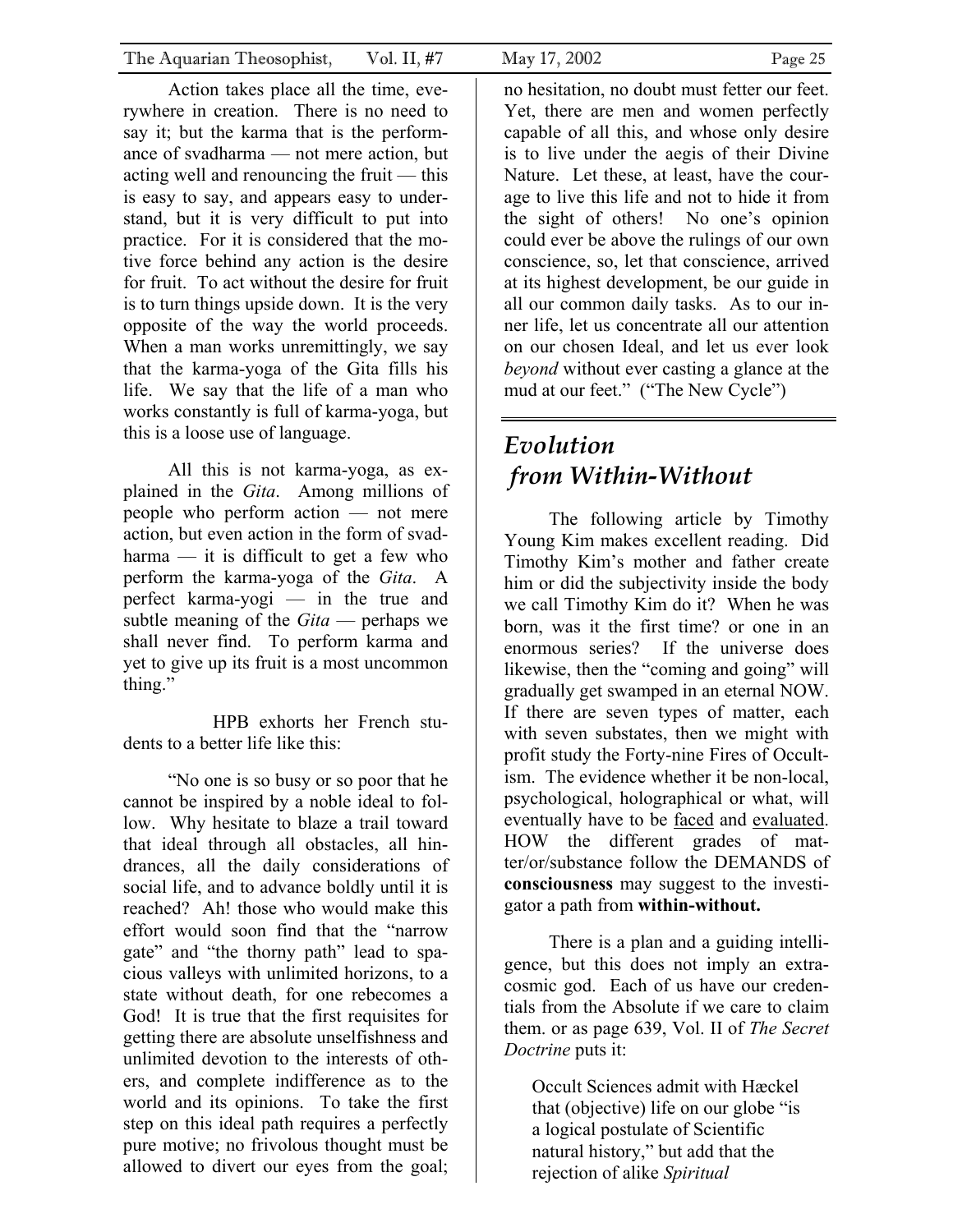involution, from *within without*, of invisible subjective Spirit-life eternal and a Principle in Nature is more illogical, if possible, than to say that the Universe and all in it has been gradually built by blind forces inherent in matter, without any *external* help**.**

Suppose an Occultist were to claim that the first grand organ of a cathedral had come originally into being in the following manner**.** First, there was a progressive and gradual elaboration in Space of an organizable material, which resulted in the production of a state of matter named *organic* PROTEIN**.** Then, under the influence of incident forces, those states having been thrown into a phase of unstable equilibrium, they slowly and majestically evolved into and resulted in new combinations of carved and polished wood, of brass pins and staples, of leather and ivory, wind-pipes and bellows**.** After which, having adapted all its parts into one harmonious and symmetrical machine, the organ suddenly pealed forth Mozart's *Requiem***.** This was followed by a Sonata of Beethoven, etc**.**, *ad infinitum*; its keys playing of themselves and the wind blowing into the pipes by its own inherent force and fancy**. . . . .** What would Science say to such a theory? Yet, it is precisely in such wise that the materialistic *savants* tell us that the Universe was formed, with its millions of beings, and man, its spiritual crown**. (SD,II, 348)**

And though for the Pantheists and Occultists, as much as for the Pessimists, Nature is no better than "a comely mother, but stone cold"—this is true only so far as regards *external* physical nature**.** They both agree that, to the superficial observer, she is no better than an immense slaughter-house wherein butchers become victims, and victims executioners in their turn**.** It is quite natural that the pessimistically inclined profane, once convinced of Nature's numerous shortcomings and failures, and especially of her autophagous propensities, should imagine this to be the best evidence that there is no deity *in abscondito* within Nature, nor anything divine in her**.** Nor is it less natural that the materialist and the physicist should imagine that everything is due to blind force and chance, and to the survival of the *strongest* even more often than of the *fittest.* But the Occultists, who regard physical nature as a bundle of most varied illusions on the plane of deceptive perceptions; who recognise in every pain and suffering but the necessary pangs of incessant procreation**:** a series of stages toward an ever-growing perfectibility, which is visible in the silent influence of never-erring Karma, or *abstract* nature the Occultists, we say, view the great Mother otherwise**.**

EVOLUTION can be defined as, "the act of unfolding**;** the process of growth**,** development**;** as the evolution of a flower from a bud**,** or an animal from the egg**.**" Yet the bud must be traced through its parent-plant to the seed**,** and the egg to the animal or bird that laid it**;** or at any rate to the speck of protoplasm from which it expanded and grew**.** And both the *seed* and the *speck* must have the latent potentialities in them for the reproduction and gradual development**,** the unfolding of the thousand and one forms or phases of evolution**,** through which they must pass before the flower or the animal are fully developed? Hence**,** the **future plan,** if not a DESIGN**,** *must be there***.** Moreover**,** that *seed has to be traced***,** and its **nature ascertained.** (S.D.II,653)

"Natural Selection" is a pure myth when credited with the *origination* of variations; as the "survival of the fittest" can only take place **after** useful variations have sprung up, together with improved organisms**.** Whence came the "useful variations," which developed the eye? Only from "blind forces **. . .** without aim, without design?" The argument is puerile**.** The true solution of the mystery is to be found in the impersonal Divine Wisdom, in its IDEATION—reflected through matter**.** (SD,II,299fn)

Dr. Bourges of the Paris Anthropological Society reconciled the spiritual and the physical evolutions by explaining the origin of the variety of organic forms**,** made to fit their environments with such evident intelligent design**,** by the existence and the mutual help and *interaction*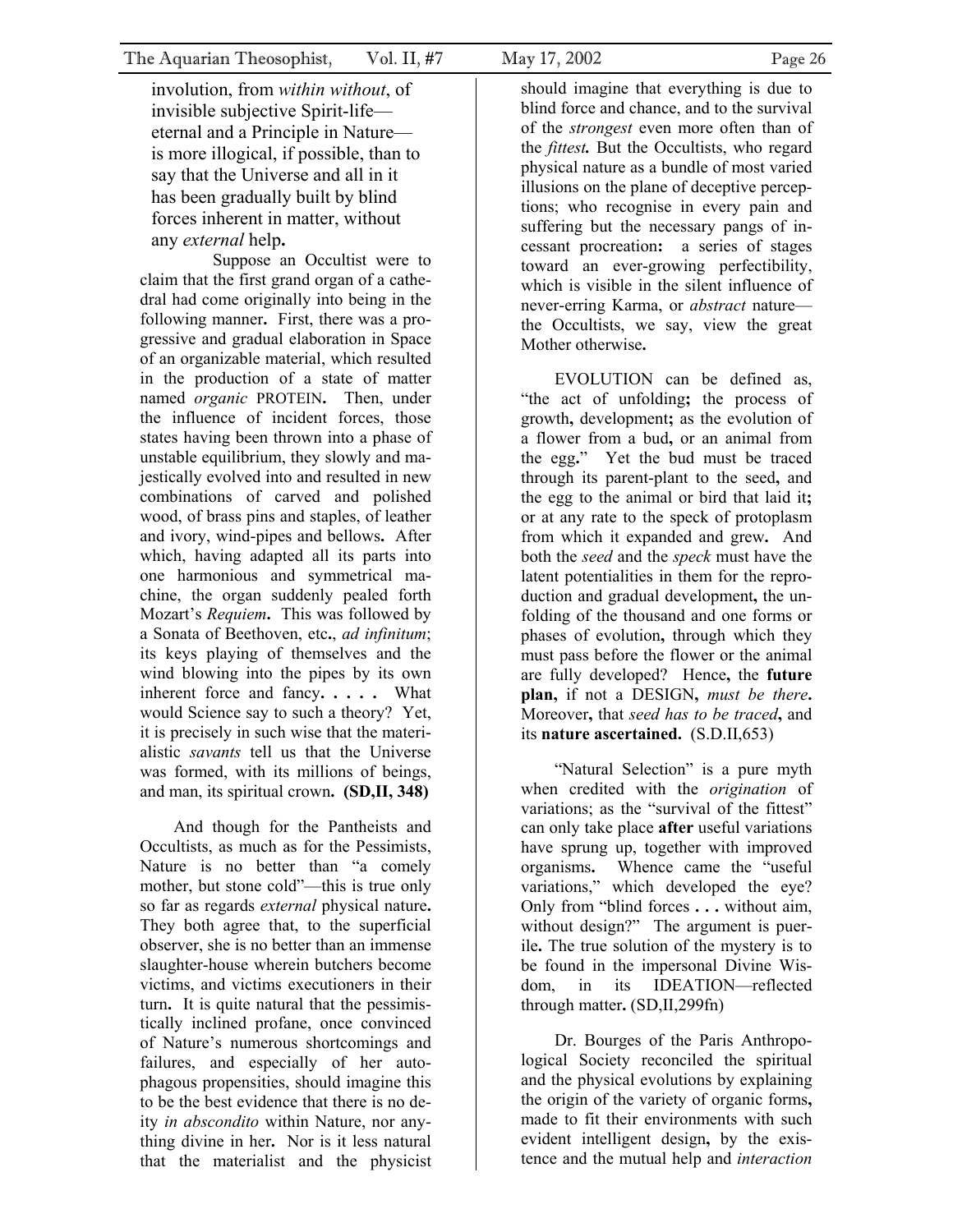of two principles in (manifest) nature**,** the inner Conscious Principle adapting itself to physical nature and the innate potentialities in the latter**.** According to N**.** N**.** Strachof "The most clear**,** as the most familiar**,** type of development may be found in our own mental or physical evolution**,** which has served others as a model to follow. If organisms are *entities* then it is only just to conclude and assert that the organic life strives to beget psychic life**;** but it would be still more correct and in accordance with the spirit of these two categories of evolution to say**,** that *the true cause of organic life is the tendency of spirit to manifest in substantial forms***,** *to clothe itself in substantial reality. It is the highest form which contains the complete explanation of the lowest***,** *never the reverse***.**" This is admitting**,** as Bourges does in the *Mémoire* above quoted**,** the identity of this mysterious**,** integrally acting and organizing Principle with the Self-Conscious and Inner Subject**,** which we call the EGO and the world at large the Soul**.** (II, 654)

# The Myth of Evolution

Mr. Kim's article has been slightly shortened, and the copious documentation eliminated. The single-digit superscript numbers point to endnote documentation located at: <http://www-edlab.cs.umass.edu/~tkim/personal.html>EDS.

#### **by Timothy Young Kim**

You're walking on the beach. You see something glittering in the sand. You dig carefully and discover a shiny, solid gold pocket watch. You snap open the lid to reveal a beautifully crafted face, with gold hands ticking across black roman numeral lettering. What can you assume about the watch? Do you think that the sand and other minerals swirled together over millions of years, and finally, completely by chance, "evolved" into a watch? Or do you assume that someone crafted the watch from metals and glass, and "created" it according to an intelligent design? Weighing the probabilities in your mind, you come to the logical conclusion that an

intelligent being crafted it, organizing it from the elements.

But what of the demonstrations of the chances of evolving life? During the Scopes Trial, the random generation of a Psalms passage was put forth as evidence that random permutation was a viable mechanism for the generation of life. However, this example neglects to fully appreciate the highly complex nature of even the most basic form of life. Molecular biophysicist, Horold Morowitz (Yale University) analyzed the probabilities of life arising from the best possible natural conditions.

He took the simplest living cell, broke every chemical bond within it, and then calculated the likelihood of its reforming. He assumed perfect, most conducive to life, chemical conditions, existing in a pristine, carefully controlled laboratory enviornment. He found that the chances of spontaneous generation, in this scenario, would be one chance in  $10^{100,000,000,000}$ . Hugh Ross explains the magnitude of this number, by the following example. "If all the matter in the Universe was converted into building blocks of life, and if assembly of these building blocks were attempted once a microsecond for the entire age of the universe. Then instead of the odds being 1 in  $10^{100,000,000,000}$ , they would be 1 in  $10^{99,999,999,916}$ ." Chuck Missler describes this impossibility as: "it is more likely that you and your entire extended family would win the state lottery every week for a million years than for a bacterium to form by chance...Mathematicians tell us that if an event has a probability which is less likely then one chance in  $10^{50}$ , then that event is mathematically impossible. Such an event, if it were to occur, would be considered a miracle."

While these numbers are compelling, they should be even more convincing when one considers the exactness and delicately "perfect" nature of the universe. The facts behind the fragile, ideal character of the universe is excellently delineated in tre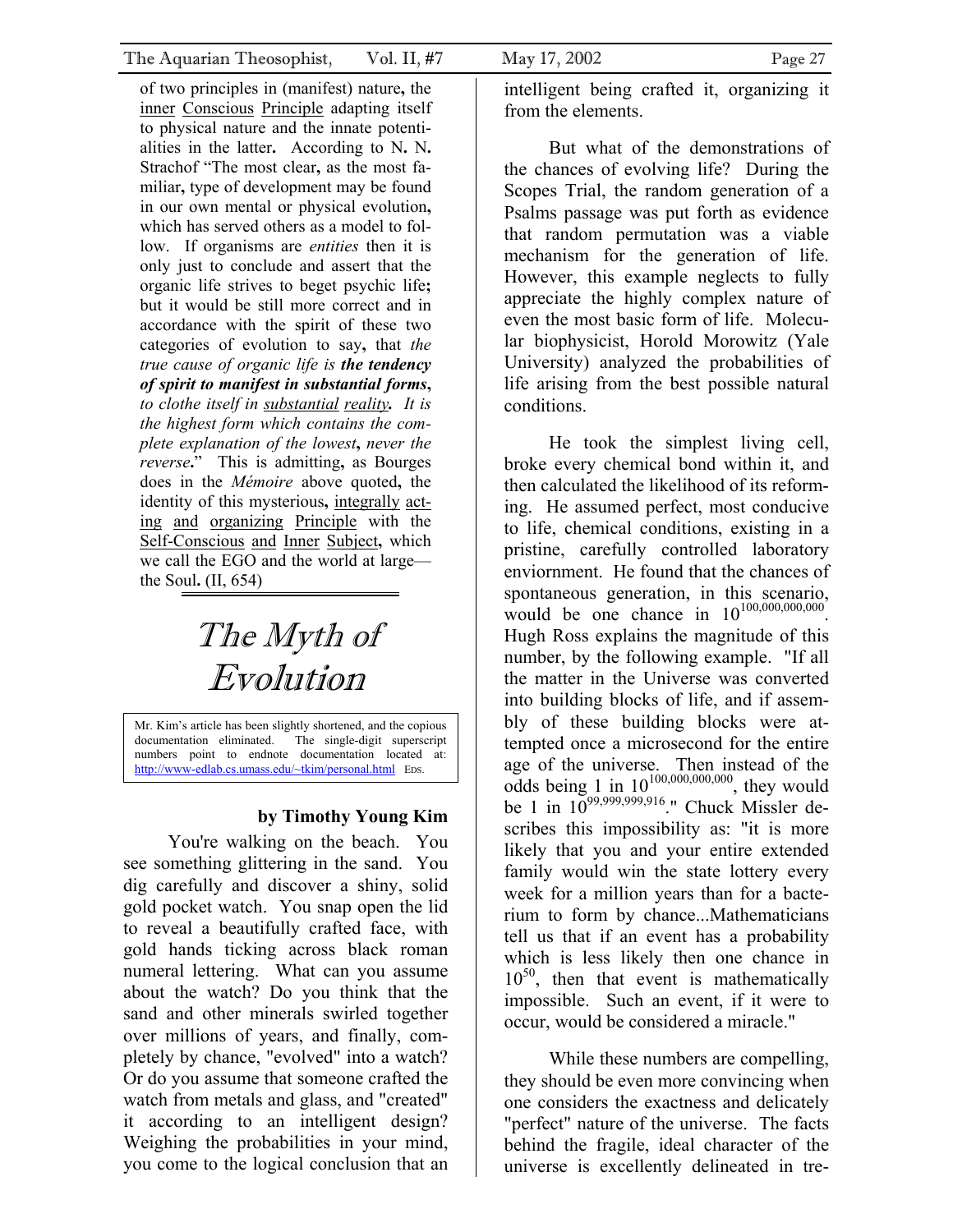mendous detail in Hugh Ross's work *Design and the Anthropic Principle*. Also, Dr. John Polkinghorne has calculated the margin of error, involved in the Big Bang. Dr. John Polkinghorne is a quantum physicist, and president of Queens College, Cambridge. He observed that since the expansive force of the "Big Bang" would send all particles flying out at too great a velocity for the condensation of matter into stars and galaxies, this force must be offset or opposed by a force of gravity, to slow the expansion. However, if gravity were too strong, the universe would collapse in on itself and life would have no chance. He calculated that the force of expansion must exceed the force of contraction, at the Planck time (time of the Big Bang), by a differential of no more than 1 in  $10^{60}$ .

This infinitesimal number staggers the imagination as to the delicate conditions which it must stipulate. Polkinghorne describes this incredible precision: "For the non-numerate I will borrow an illustration from Paul Davis of what that accuracy means. He points out that it is the same as aiming at a target an inch wide on the other side of the observable universe, twenty thousand million light years away, and hitting the mark!" In light of statistics and numbers like these, let it suffice to conclude that the probabilities tend to point towards a creation, rather than a spontaneous generation of our universe.

#### **The Evidence Hoax: a science founded on fantasy**

Mathematics may lie in stark contradiction with evolution, but what about all the fossil evidence? The facts are, there is no fossil evidence. Dr. John Grebe, director of basic and nuclear research for Dow Chemical Company (during the 1970's and 1980's) has put forth a standing reward of \$1,000 to anyone who can produce just one clear proof of evolution. His challenge is not to be trivialized, as his credentials are beyond question. He holds patents on over 100 inventions including styrofoam, synthetic rubber, and Saran Wrap. As of yet, no one has claimed the money.

How can this be? Even at the elementary and middle school levels, we have listened to our teachers delineate the evidence on which the "fact of evolution" is based. Our text books boasted colorful illustrations of evolutionary theory, accompanied by photographs of our evolutionary ancestors. We have even taken field trips to museums purveying large cases of bones, abundant proof of the "fact of evolution". With all these authority figures and organizations preaching the evolutionary dogma, we had little reason to doubt their validity, and as the impressionable youths we were, we believed and trusted that their words contained truth. Let us now systematically review our school days of old.

#### *The Fossil Horse Series*

One of the first "proofs" of evolution readily cited is the so called fossil horse series. It is a progression of transitional species which led up to the modern day horse. However, as evidence, it is merely a product of evolutionary theory put forth to prove evolutionary theory. It is nothing more than a futile exercise in circular reasoning. This conclusion arises from the numerous crucial flaws in it. First and foremost is the fact that a complete series of fossils in the correct evolutionary order does not exist anywhere in the world. $<sup>1</sup>$  Fur-</sup> ther, instead of the single series depicted in the chart in textbooks, more than 20 different genealogical trees have been invented, in order to desperately stretch the theory over conflicting evidence.<sup>2</sup> The "evidence" has been garnered spanning geologically isolated regions. The series starts in North America, jumps suddenly to Europe, and then back to America. $\frac{1}{1}$  $\frac{1}{1}$  $\frac{1}{1}$  The sequence in the series which presents transitional forms between small, many-toed forms and large, one-toed forms, has absolutely no fossil record evidence.<sup>3</sup>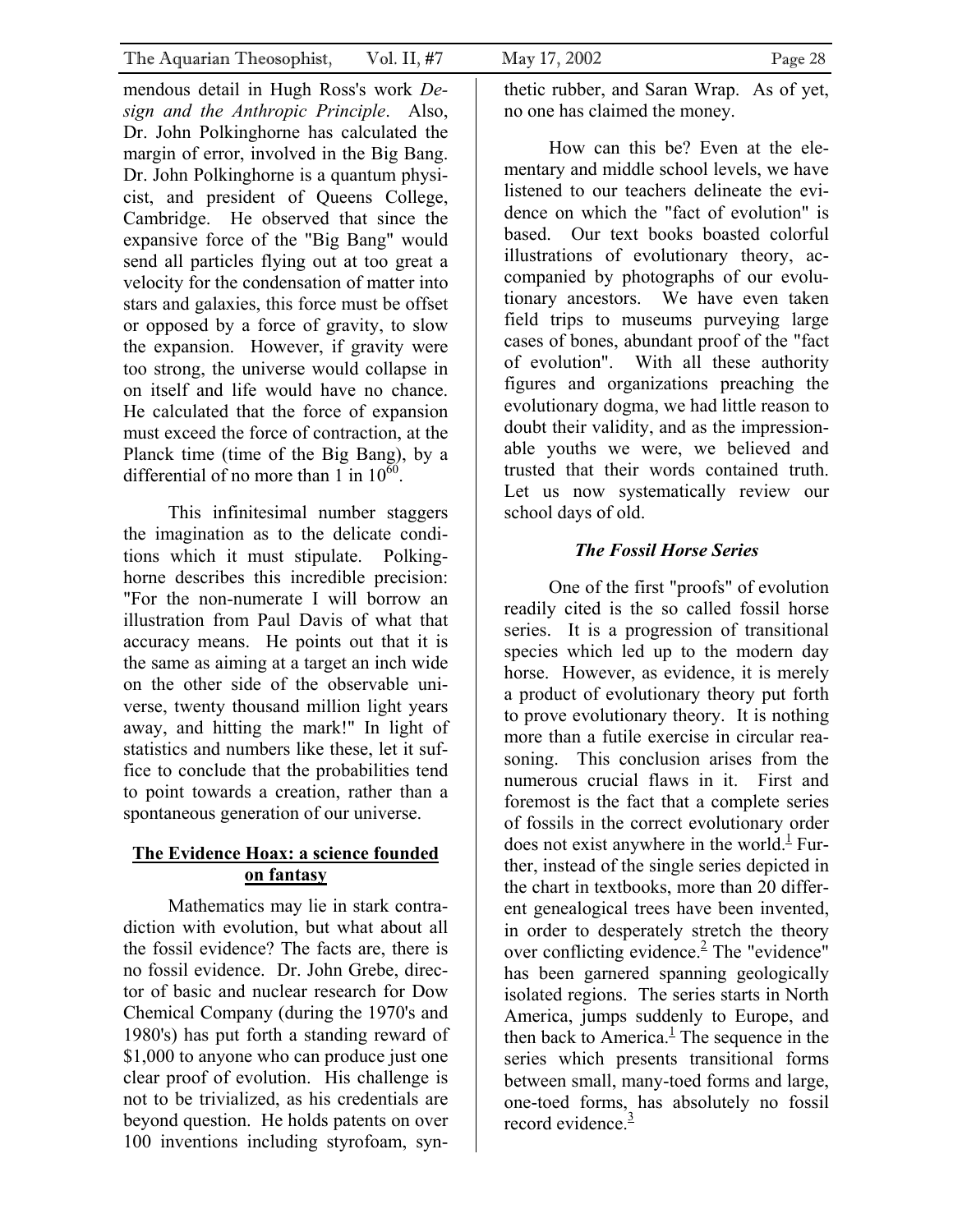The earliest member of the horse evolution series, Eohippus, has completely no connection, by any sort of link, to its presumed ancestors, the condylarths. $\frac{1}{1}$  $\frac{1}{1}$  $\frac{1}{1}$  Between each of the horses in the series, no evolutionary intermediates exist. Each horse abruptly appears in the fossil record, with no physical signs of transitional species.[3](c:\#Wheeler\OFFICE\Z-AQUARIAN\notevol.html) The only types of teeth found for the horses have been either grazing or browsing types. No other types of teeth have been discovered. So, not even transitional teeth exist. $\frac{4}{3}$  Most shocking of all is the fact that two modern-day horse species, equus nevadenis and equus occidentalis, have been found in the same fossil stratum as Eohippus. $3$  This unequivocally proves that modern-day horses could not possibly have evolved from Eohippus, since they lived at the same time. Thus, as the supposed evidence behind the fossil horse series has numerous fatal flaws, its citation as a proof of evolution is merely wishful thinking theory posited as physical evidence.

#### *Peppered Moths*

The biston betularis species of moths of England have been put forth as a modern day example of neo-darwinian evolution. There have always existed lightcolored, intermediate, and dark-colored varieties. Pre-industrial revolution, the light-colored moths were well camouflaged against the light-colored bark of the trees. Thus, they had a survival advantage over the other varieties, and consequently represented the majority of the biston betularis population. And, the dark-colored moths were disadvantaged, clearly visible against the light-colored background of the trees. Therefore, the dark-colored variety constituted an extreme minority of the population. When the industrial revolution hit England, the smog and pollution of the factories darkened the trees, and within 45 years, dark-colored became the overwhelming majority and light-colored the minority. This phenomenon has been lauded as "the most striking evolutionary change ever to be witnessed by man"<sup>[5](c:\#Wheeler\OFFICE\Z-AQUARIAN\notevol.html)</sup>, but is this really evolution? Since the dark-

colored moths have always existed, and no new adaptation, let alone a new species, has arisen, this is merely a shift in the ratio of the population. The peppered moths do, in fact, demonstrate natural selection, the survival of the fittest, but not the arrival of the fittest, evolution.

#### *The Missing Pre-Cambrian Fossils*

The Cambrian strata of sedimentary deposits contain the oldest rocks in which indisputable fossils have been discovered. Billions and billions of fossils of well advanced and developed life forms have been found in this layer. In fact, each and every one of the major invertebrate forms can be found in the Cambrian rocks. These animals are so complex that evolutionists have estimated that they would necessitate, at the very least, 1.5 billion years to evolve.<sup>6</sup> Therefore, if evolution is to hold true, one might expect an abundance of ancestral fossils in pre-Cambrian rock, whose descendants later evolved into the Cambrian animals. Renowned biochemist, Dr. Duane T. Gish observes a distinct dearth of life prior to cambrian times:

"Not a single, indisputable, multi cellular fossil has ever been found in pre-Cambrian rocks! Certainly it can be said without fear of contradiction that the evolutionary ancestors of the Cambrian fauna, if they existed, have never been found." $6$ 

Thus, highly intricate and well designed organisms suddenly appeared, with no evolutionary predecessors. This tends to lean one away from evolutionary thought and towards the likelihood of some miraculous, "supernatural" creation.

Evolutionists must have some response to all these allegations of lacking evidence. What would the father of evolution, Charles Darwin, have to say about these lacking transitional species?

#### *The Confessions of Saint Darwin*

"As by this theory, innumerable transitional forms must have existed. Why do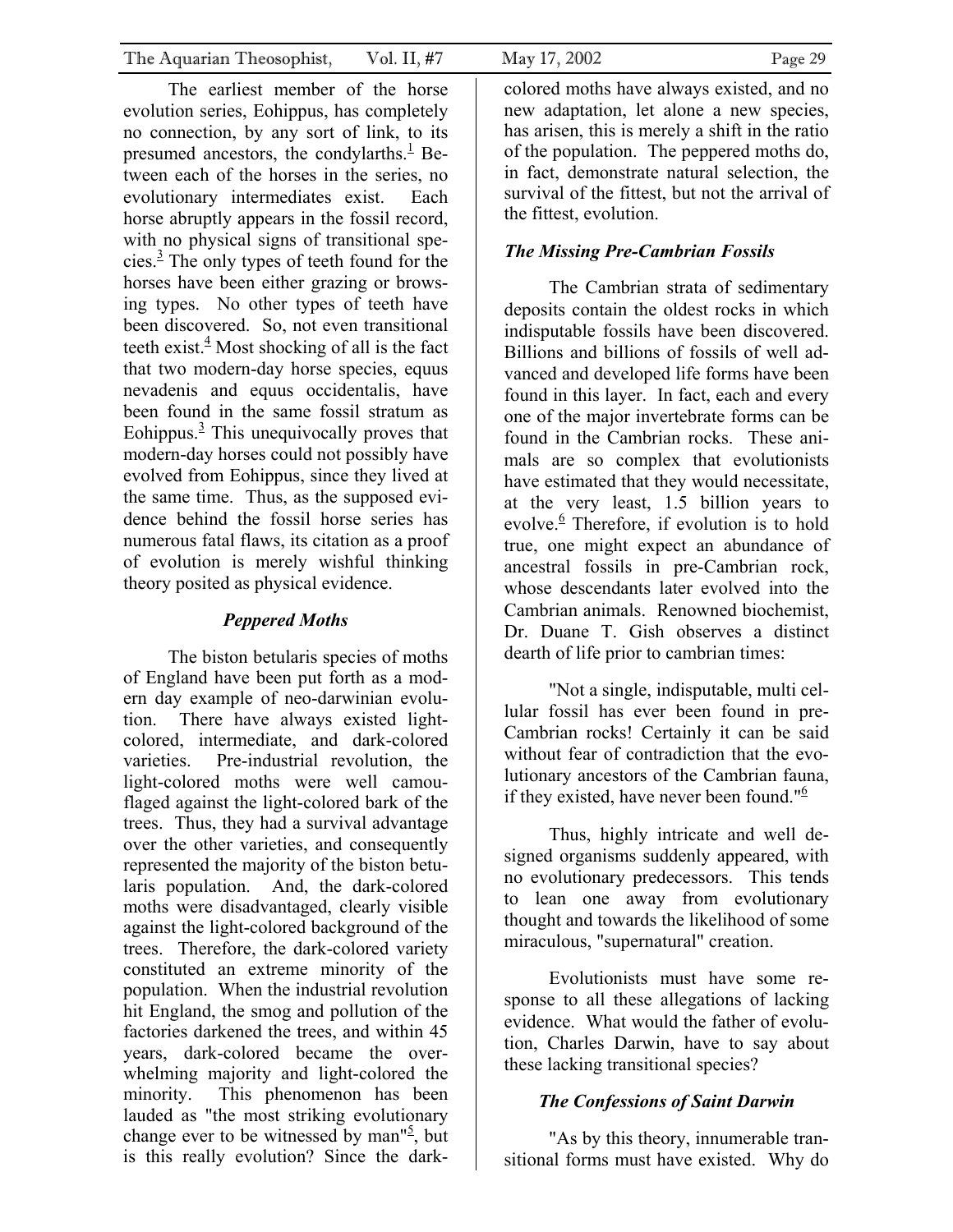we not find them imbedded in the crust of the earth? Why is all nature not in confusion instead of being as we see them, welldefined species? Geological research does not yield the infinitely many fine gradations between past and present species required by the theory; and this is the most obvious of the many objections which may be argued against it. The explanation lies, however, in the extreme imperfection of the geological record."<sup>2</sup> --Charles Darwin

Mr. Darwin, himself, has eloquently spoke of the ultimate "nail in the coffin" of his own theory. The absence of transitional forms in the geological record definitively refutes the theory of evolution. While he made the claim that the record was imperfect, this was an observation of the primitive state of paleontology during his time. However, today, after many years of study and discovery, the geological record still lacks the critical intermediate forms which evolution requires to survive as a viable theory. George Neville remarks:

"There is no need to apologize any longer for the poverty of the fossil record. In some ways it has become almost unmanageably rich, and discovery is outpacing integration...The fossil record nevertheless continues to be composed mostly of gaps."<sup>[8](c:\#Wheeler\OFFICE\Z-AQUARIAN\notevol.html)</sup>

These gaps which Mr. Neville referred to include the major families of fauna. There is a large, unexplainable gap between one-celled micro-organisms and metazoan invertebrates. There are no transitional fossils between invertebrates and vertebrates. Fishes and amphibians are completely unlinked in the geological record. No transitions between reptiles and mammals exist. Darwin was at least an honest man. Modern day evolutionists have become so desperate as to create proof themselves.

#### *The Evolution of Man*

The origins of man spark conflicting and adamant views between evolutionists

and creationists. Evolutionists maintain that man has been derived from the apes, while creationists believe that God created man and apes, separate and distinct. The "ape to man" evolution exhibit is common to practically every natural history museum in the world. The exhibit possesses absolutely no fossil evidence to support it, however. It is merely evolutionist "propaganda", designed to awe the public into belief, with fancy names and impressive looking models. Let us now step through a typical museum exhibit and analyze each "ancestor" of mankind.

#### *Nebraska Man*

Prolific literature has abounded based on this find by Harold Cook, Nebraska 1922. It is most famous for being put forth as evidence in the 1925 Scopes evolution trial. The "experts" badgered Mr. Bryan with the "facts" of Nebraska Man, and scoffed at his disbelief. What proof was so cogently overpowering as to grant the "experts" such grandiose authority? One tooth. A single tooth was discovered by Mr. Cook, and the evolutionists created an entire race of ape-men from it. In fact, years after the Scopes trial, the rest of the skeleton from which the tooth came from was found. The skeleton was that of an extinct species of pig. Obviously, such an embarrassing error was withheld from public scrutiny. On a side note, the evolutionists later created Southwest Colorado Man, also based on the find of a single tooth. This tooth was then found to have belonged to a horse.

#### *Java Ape-Man*

Pithecanthropus erectus was discovered in 1891 by Dr. Eugene Dubois. His find consisted of a small piece of the top of a skull, a fragment of a left thigh-bone, and three molar teeth. Scanty as the evidence is, the find is even more questionable due to the fact that he accrued them over the span of a year and over a range of 70 feet. To make it even more dubious, the fossils were collected out of an old river bed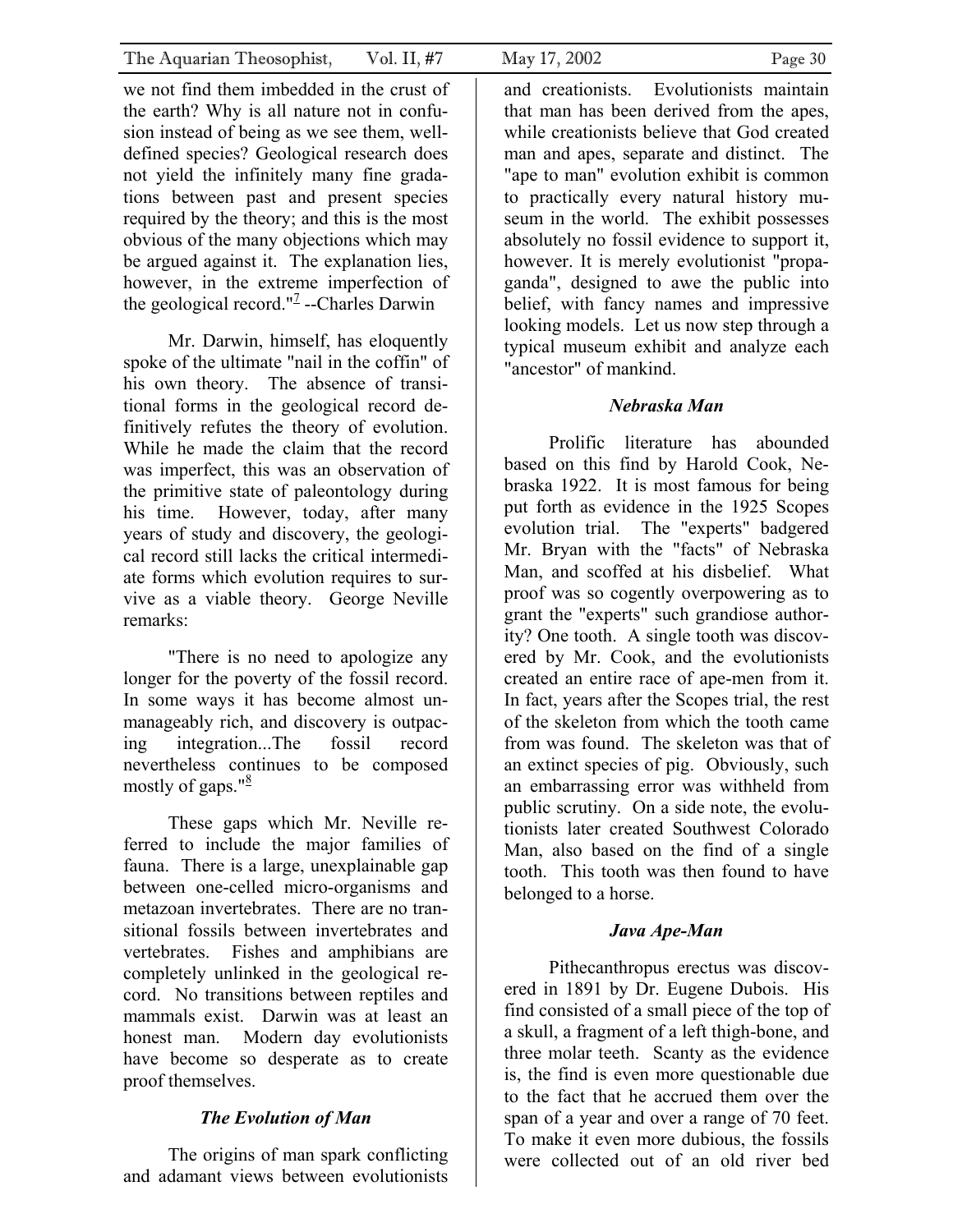mixed in with many other bones of extinct animals. Much unpublicized disagreement over the analysis of the find abounded when 24 European scientists met to evaluate the bones. Of the 24, 10 evaluated that they came from an ape, 7 claimed that they came from a man, and 7 stated that they belonged to a no longer missing link. Renowned Professor Virchow of Berlin said of Java Ape-Man, "There is no evidence at all that these bones were parts of the same creature."[9](c:\#Wheeler\OFFICE\Z-AQUARIAN\notevol.html) Dr. Eugene Dubois, himself, later reversed his own opinion. His final conclusion on the find was that they belonged to some type of gibbon. Another Pithecanthropus erectus was discovered later, in 1926, in Java. It too, was hailed as a momentous discovery. However, the knee bone, on which it was based, was found to belong to an extinct elephant. $\frac{9}{2}$ Despite all these discrepancies and inconclusive analyses, Java Ape-Man remains before us in the museum's exhibit.

#### *Piltdown Man*

The Piltdown Man was discovered by Charles Dawson in 1912. He found bones, teeth, and primitive tools in a gravel pit at Piltdown, Sussex, England. Dr. Aurthur Smith Woodward, an eminent paleontologist at the British Museum analyzed them and introduced Piltdown Man to the world. Much literature has been written about this humanoid. Over 500 doctoral dissertations were performed on Piltdown Man. $\frac{10}{10}$  $\frac{10}{10}$  $\frac{10}{10}$  It was heralded as the greatest and most wonderful of finds by countless museums and textbooks. However, the music stopped in October 1956, when *Popular Science Monthly* magazine published an article entitled: "The Great Piltdown Hoax". Using a new method to date bones, based upon fluoride absorption, the Piltdown Man's bones were shown to be faked. Investigations revealed that the jaw-bone, in actuality, came from an ape that had died just 50 years previously. The teeth were filed down, and both teeth and bones had been treated with bichromate of potash to conceal their true identity. $\frac{9}{2}$  $\frac{9}{2}$  $\frac{9}{2}$ 

#### *Difficulties in Biology*

Once again, probability arrives to challenge evolution. The complexities of life in the world stand as a staggering indictment of the fanciful theories of evolutionists. In lieu of all the evidence contrary to their debunked dogma, they continue to maintain that they possess the truth. It seems that St. Paul may have been referring to the evolutionist thinkers, when writing Romans:

"Because that, when they knew God, they glorified him not as God, neither were thankful; but became vain in their imaginations, and their foolish heart was darkened. Professing themselves to be wise, they became fools, And *changed the glory of the uncorruptible God into an image made like to corruptible man, and to birds, and four-footed beasts, and creeping things*." Romans 1:21-23

#### *The Human Eye*

The components of the eye are so complex and integrally interrelated that even today, we do not fully understand all of its intricacies and mechanisms. It is known, that it operates as a whole, thousands of components operating and cooperating to produce the visual images we take for granted every day. Via accidental, random permutations, it is difficult to imagine that such a magnificent piece of equipment could be created. All of the eye would have to evolve in order for it to be a survival advantage to its possessor. In other words, evolving half or even 99% of an eye, would not advantage the creature any more than a creature with no eye at all. Charles Darwin rephrases this much more eloquently:

"To suppose that the eye, with all its inimitable contrivances for adjusting the focus to different distances, for admitting different amounts of light, and for the correction of spherical and chromatic aberration, could have been formed by natural selection, *seems, I freely confess, absurd in the highest possible degree*...The belief that an organ as perfect as the eye could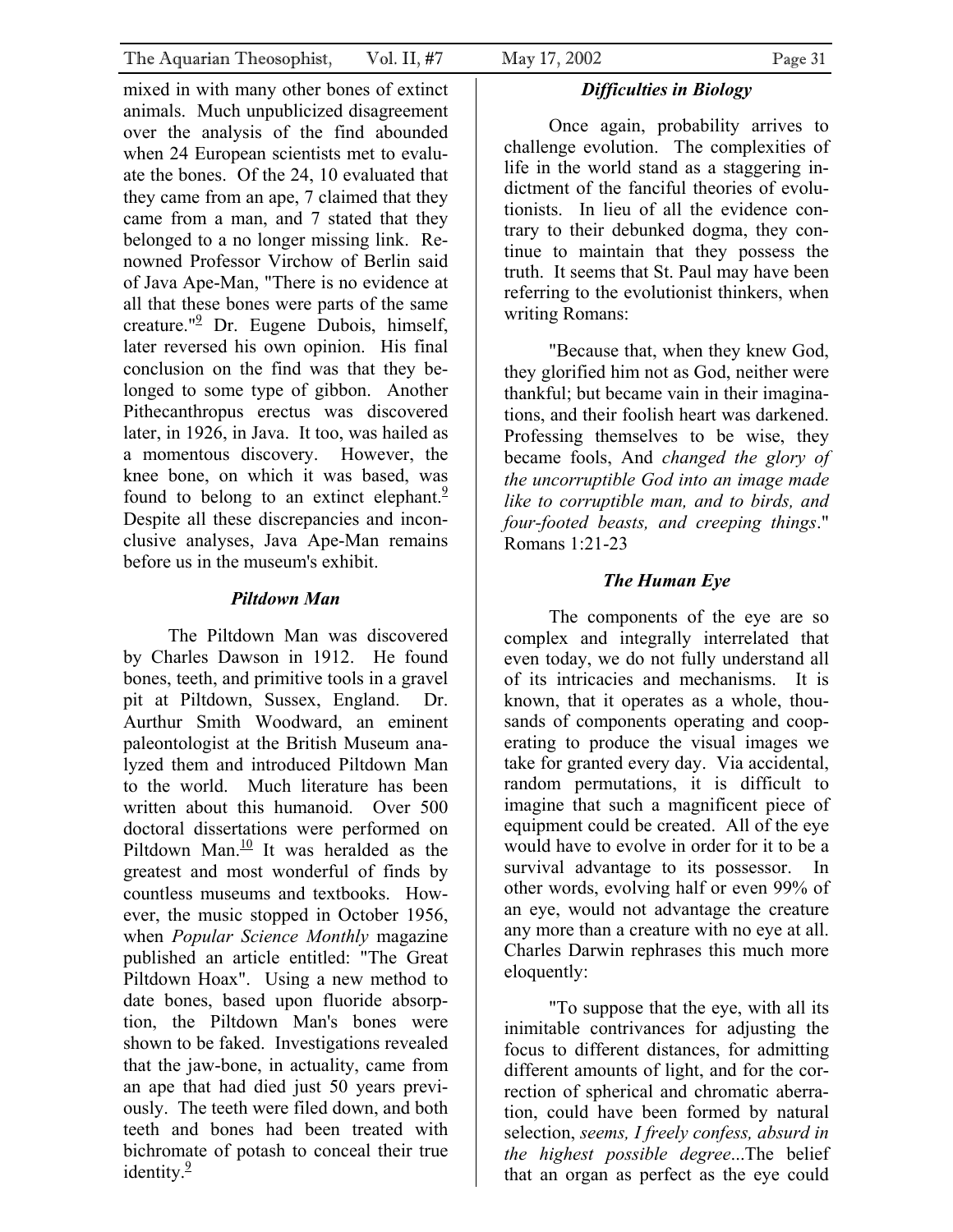have formed by natural selection is more than enough to stagger anyone." $\frac{11}{11}$ 

Probability states that the chance of randomly generating an eye would be at best: 1 in  $10^{266}$ , as computed by Wysong.<sup>3</sup>

#### *Cleaning Symbiosis*

In certain areas, fish, their mouths cluttered with decaying pieces of corpses and other debris, journey to a "cleaning station". Here, the fish open their mouths and gills, and little cleaner fish and shrimp swim inside and clean between the big fish's sharp teeth and then swim out unharmed. This symbiotic relationship is sometimes referred to by evolutionists as co-adaptation. However, they do not attempt to rationalize how this arrangement could have come about. The basic instinct of survival would prevent the cleaner fish and shrimp from swimming directly into certain death, and the big fish's instincts would tempt him to seize upon an effortless meal.

In Egypt, Nile crocodiles enjoy similar services from Egyptian plover birds. The crocodile receives a dentist's cleaning, and the birds fill their stomachs.

#### *Beetle Warfare*

The tiny bombardier beetle defends itself with blasts of irritating and odious gases, which eject at 212 degrees Fahrenheit from two tail pipes. The beetle accomplishes this impressive feat by mixing together the highly dangerous chemicals hydroquinone and hydrogen peroxide. Cleverly, the bug also adds an inhibitor chemical to the mixture, in order to prevent detonation while the chemicals remain inside. At the moment of attack, the beetle injects the chemical mixture into the two tail pipes, and at precisely the correct time, it adds an anti-inhibitor chemical to make the gases dangerous again. Now, this defense system could never develop gradually over generations and generations, because the beetles who do make piecemeal evolutionary advancements, would blow

themselves up, before they could reproduce. Since having only part of the system is illogical, evolution would never occur, because the transitional defense systems would be always fatal to its possessor.

#### **The Laws of Thermodynamics QUESTIONED**

The laws of thermodynamics are among the best proved and respected theories ever proposed. They have been tested time and time again, but have remained solid and uncontradicted, to this day.

*{ Mr Kim is questioning these laws, as does the Master also, but we object to the word "creation" being used as if it were the only alternative to "the Evolution myth."* 

 *In an eternal universe that is cyclically reborn under the guidance of laws internal to itself, the word "creation" has no meaning. Matter follows the demands of Consciousness. Therefore, if you have to find a "creator" it is the self conscious intelligence within under the guidance of Karmic LAW.*  $-E$ *DS* $\}$ 

#### *The First Law of Thermodynamics*

Also known as the Law of Energy Conservation, the first law of thermodynamics states that energy can be converted from one form into another, but it can neither be created nor destroyed. If this law is true, then the universe could never have created itself. The structure of the universe is one of conservation, not innovation, as is necessary for evolution to occur. If one wishes to agree with the first law of thermodynamics, then one must accept that something *created* the universe.

#### *The Second Law of Thermodynamics*

The second law of thermodynamics, the law of energy decay, states that every system left to its own devices tends to move from order to disorder. In other words, the universe is advancing towards disorder, chaos, and degeneration. However, evolutionary theory claims a universe increasing in order and complexity.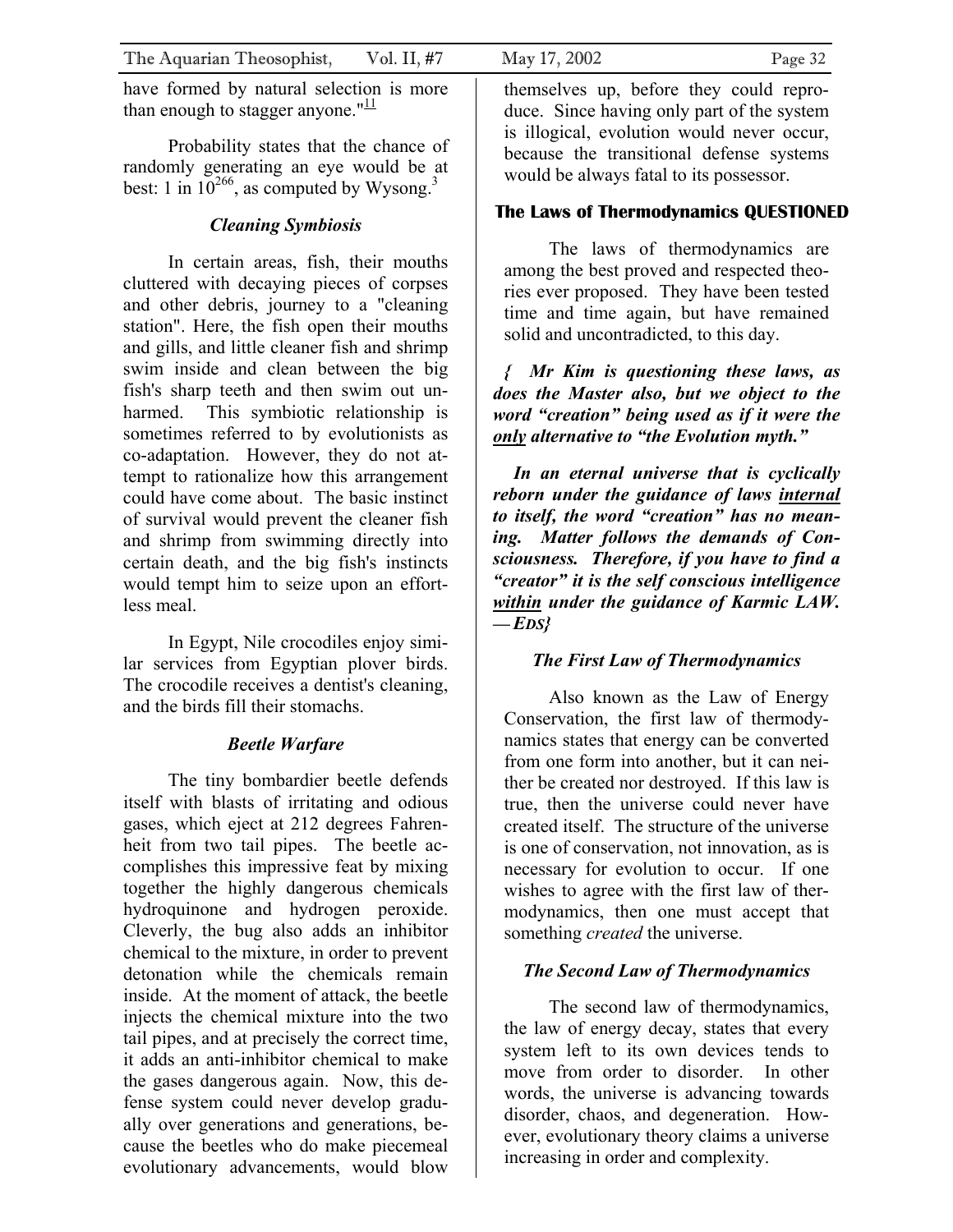#### **[The Master's discussion of the laws of Thermodynamics from an Occult point of view.]**

Some thirty-five years back a Dr. Mayer offered the hypothesis now accepted as an axiom that force, in the sense given it by modern science, like matter, is *indestructible;* namely, when it ceases to be manifest in one form it still exists and has only *passed into some other form*. And yet your men of science have not found a single instance where one *force* is transformed into another, and Mr. Tyndall tells his opponents that "in no case is the force producing the motion annihilated or changed into anything else." Moreover we are indebted to modern science for the novel discovery that there exists a quantitative relation between the dynamic energy producing something and the "something" produced. Undoubtedly there exists a quantitative relation between cause and effect, between the amount of energy used in breaking one's neighbour's nose, and the damage done to that nose, but this does not solve one bit more the mystery of what they are pleased to call correlations, since it can be easily proved (and that on the authority of that same science) that neither motion nor energy is indestructible and that the physical forces are in no way or manner convertible one into another. I will cross-examine them in their own phraseology and we will see whether their theories are calculated to serve as a barrier to our "astounding doctrines." Preparing as I do to propound a teaching diametrically opposed to their own it is but just that I should clear the ground of scientific rubbish lest what I have to say should fall on a too encumbered soil and only bring forth weeds. "This potential and imaginary *materia prima* cannot exist without form," says Raleigh, and he is right in so far that the *materia prima* of science exists but in their imagination. Can they say the same quantity of energy has always been moving the matter of the Universe? Certainly not so long as they teach that when the elements of the material cosmos, elements which had first to manifest themselves in

their uncombined gaseous state, were uniting, the quantity of matter-moving energy was a million times greater than it is now when *our globe is cooling off*. For where did the heat that was generated by this tremendous process of building up a universe go to? To the unoccupied chambers of space, they say. Very well, but if it is gone for ever from the *material universe* and the energy operative on earth has never and at no time been the same, then how can they try to maintain the "unchangeable quantity of energy," that potential energy which a body may sometimes exert, the FORCE which passes from one body to another producing motion and which is not yet "annihilated or changed into anything else"? "Aye," we are answered, "but we still hold to its indestructibility; while it remains *connected with matter*, it can never cease to be, or less or more." Let us see whether it is so. I throw a brick up to a mason who is busy building the roof of a temple. He catches it and cements it in the roof. Gravity overcame the propelling energy which started the upward motion of the brick, and the dynamic energy of the ascending brick until it *ceased to ascend*. At that moment it was caught and fastened to the roof. No natural force could now move it, therefore it possesses no longer potential energy. The motion and the dynamic energy of the ascending brick are absolutely *annihilated*. Another example from their own text-books. You fire a gun upward from the foot of a hill and the ball lodges in a crevice of the rock on that hill. No natural force can, for an indefinite period move it, so the ball as much as the brick has lost its potential energy. "All the motion and energy which was taken from the ascending ball by gravity is absolutely annihilated, no other motion or energy succeeds and gravity has received no increase of energy." Is it not true then that energy is indestructible! How then is it that your great authority teaches the world that "in no case is the force producing the motion annihilated or changed into anything else"? I am perfectly aware of your answer and give you these illustrations but